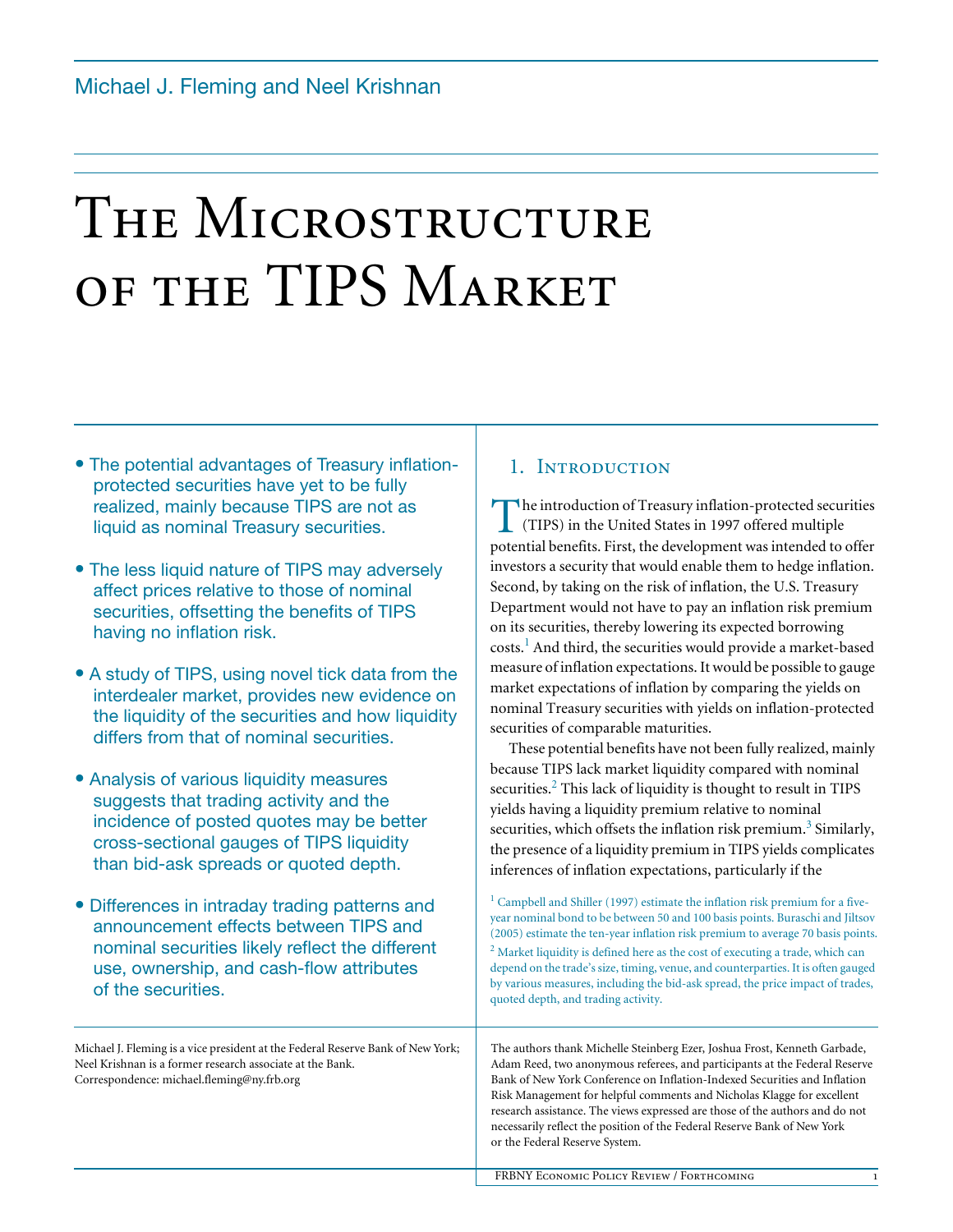premium changes over time. However, despite the importance of TIPS liquidity and the market's large size (\$728 billion as of November 30, 2011), there has been virtually no quantitative evidence on the securities' liquidity.

The Federal Reserve publishes data on trading volume in Treasury securities that show that trading activity in TIPS is much lower than activity in nominal securities.<sup>4</sup> However, the Fed data are aggregated over the week and across all TIPS

*In this article, we use novel tick data from the interdealer market to characterize the liquidity of the market for TIPS.* 

and provide information only on trading volume. So these data are unable to provide information about activity in particular TIPS, activity over the day or week, or other measures of TIPS liquidity, such as bid-ask spreads.

In this article, we use novel tick data from the interdealer market to characterize the liquidity of the market for TIPS. We examine how trading activity breaks down across sectors, over securities' life cycles, and during the trading day. We also characterize liquidity using a variety of measures, including the bid-ask spread, the price impact of trades, quoted depth, and the incidence of two-sided quotes (that is, both a posted bid price and a posted offer price). Lastly, we analyze how major announcements affect TIPS activity and how the market adjusts to these announcements.

Our study relates most closely to the literature examining the microstructure of the nominal Treasury securities market, particularly studies that characterize the liquidity of the market (Fleming 1997), liquidity over securities' life cycles (Fleming 2002; Goldreich, Hanke, and Nath 2005; Barclay, Hendershott, and Kotz 2006), and the announcement adjustment process (Fleming and Remolona 1999; Balduzzi, Elton, and Green 2001; Fleming and Piazzesi 2005). Our work also relates to studies of announcement effects in the indexed markets, especially that of Beechey and Wright (2009), which also analyzes intraday data but is different in its focus on liquidity and the announcement adjustment process as opposed to price-level effects.

 $3$  D'Amico, Kim, and Wei (2008) estimate that the liquidity premium was about 1 percent in the early years of the TIPS program. Pflueger and Viceira (2011) find that the liquidity premium is around 40 to 70 basis points during normal times, but was more during the early years of TIPS and during the 2008-09 financial crisis. Sack and Elsasser (2004) argue that TIPS have not reduced the Treasury's financing costs because of several factors, including lower liquidity. Roush (2008) finds that TIPS have saved the government money, except during the early years of the program. Dudley, Roush, and Ezer (2009) show that the ex ante costs of TIPS issuance are about equal to the costs of nominal securities issuance.

<sup>4</sup> The data are available at http://www.newyorkfed.org/markets/ primarydealers.html.

Examining the TIPS market, we find a marked difference in trading activity between on-the-run and off-the-run securities, as in the nominal market.<sup>5</sup> There is little difference in bid-ask spreads or quoted depth between on-the-run and off-the-run securities in the TIPS market, in contrast to the nominal market, but we do find a sharp difference in the incidence of posted quotes. Our findings suggest that trading activity and the incidence of posted quotes may be better cross-sectional measures of TIPS liquidity than bid-ask spreads or quoted depth.

We also find several differences between TIPS and nominal securities in intraday patterns and announcement effects, a result that likely reflects the different use, ownership, and cash flow attributes of the securities. In particular, we find that intraday TIPS activity peaks later in the morning than does intraday nominal activity. Moreover, TIPS auctions and consumer price index (CPI) announcements spur significant increases in TIPS trading activity, whereas employment reports do not.

Our study proceeds as follows. Section 2 discusses institutional features of the market for TIPS. In Section 3, we describe the tick data used in our empirical analysis. Section 4 reports our empirical results, including trading activity by sector, the liquidity of on-the-run and off-the-run securities, price impact estimates, intraday patterns in trading activity and liquidity, and the effects of major announcements. Section 5 concludes.

# 2**.** Market Structure

TIPS were introduced by the U.S. Treasury Department in January 1997. The principal of these securities is adjusted for inflation over time according to the non-seasonally-adjusted consumer price index for all urban consumers. The Treasury makes semiannual interest payments, which are a fixed percentage of the inflation-adjusted principal. The greater of the inflation-adjusted principal and the original principal is paid at maturity.

The Treasury currently issues TIPS with original maturities of five, ten, and thirty years. New five-year notes are issued once a year in April and then reopened in August and December (a reopening refers to the additional issuance of an outstanding security). New ten-year notes are issued in January and July; the January notes are reopened in March and May and the July notes in September and November. New thirtyyear bonds are issued in February and reopened in June and October. Twenty-year bonds are not currently issued, but were between 2004 and 2009<sup>6</sup>

 $5$  On-the-run securities are the most recently issued securities of a given maturity. Off-the-run securities are previously issued securities of a given maturity.

 $<sup>6</sup>$  In November 2009, the Treasury announced it was reintroducing the thirty-</sup> year inflation-indexed bond, which had previously been issued between 1998 and 2001. At the same time, it discontinued issuance of twenty-year bonds.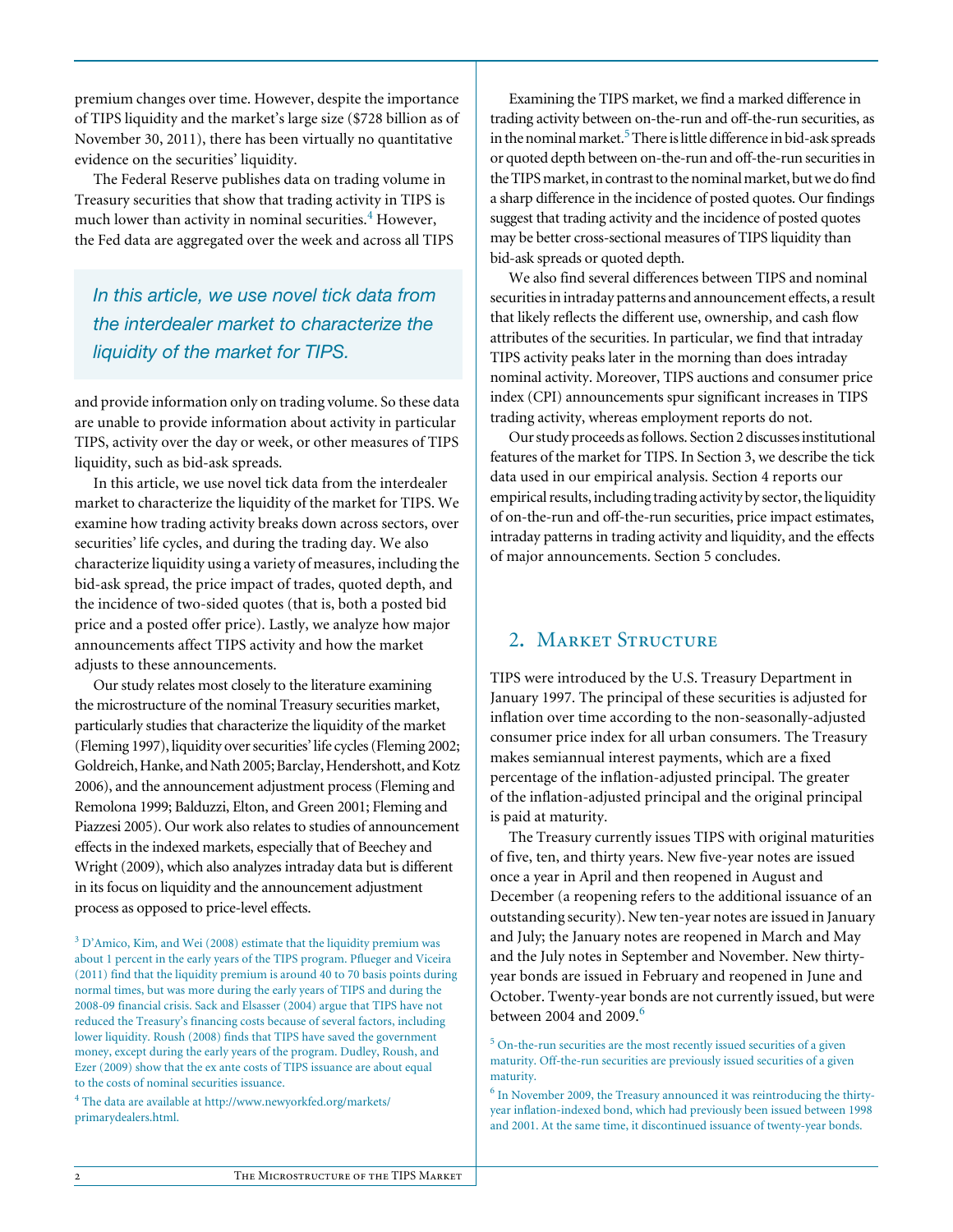TIPS are sold in the primary market via single-price auctions, like nominal Treasury securities, and are disproportionately purchased at auction by domestic investment accounts. Analyzing Treasury Department data, Fleming (2007) finds that investment funds (which include mutual funds and hedge funds) account for 30.2 percent of TIPS sold at auction, but only 11.5 percent of nominal notes and bonds. In contrast, dealers and brokers account for 56.3 percent of TIPS sold at auction versus 63.6 percent of nominal notes and bonds, and foreign and international investors account for 8.2 percent of TIPS sold at auction and 21.1 percent of nominal notes and bonds.<sup>7</sup>

The secondary-market structure for TIPS is also similar to that for nominal Treasury securities. Trading takes place in a multiple-dealer over-the-counter market. The predominant market makers are the primary government securities

*Much of the activity in TIPS occurs on an outright cash-for-security basis, as is typical in the nominal market. However, a large share of TIPS activity occurs via "breakeven inflation" trades, whereby a particular inflation-indexed security is traded against a proportionate quantity of a particular nominal security.*

dealers—those dealers who have a trading relationship with the Federal Reserve. The primary dealers trade with the Fed, their customers, and one another. Nearly all interdealer trading occurs via interdealer brokers.

Interdealer brokers provide dealers and other financial firms with electronic screens posting the best bid and offer prices provided by the dealers (either electronically or by phone) along with the associated quantities. Quotes are binding until and unless withdrawn. Dealers execute trades by contacting the brokers (either electronically or by phone), who post the resulting trade price and size on their screens. The brokers thus match buyers and sellers while ensuring anonymity, even after a trade. In compensation for their services, the brokers charge a fee.

An interesting feature of interdealer trading is the brokers' expandable limit order protocol. As explained in Boni and Leach (2004), a Treasury market trader whose order has been executed has the right of refusal to trade additional volume

<sup>7</sup> Some of the investment accounts may have foreign investors as clients, so these data may understate the proportion of funds coming from foreign accounts.

at the same price. In addition to such "workups," electronic systems allow traders to enter "iceberg" orders, whereby they can choose to show only part of the amount they are willing to trade. There is an incentive to display quantity, however, or at least enter it as hidden, because shown quantity takes priority over hidden quantity, and hidden quantity at a given price is executed against before a workup starts. Fleming and Mizrach (2009) find that hidden depth accounts for only a small share of total depth in the nominal market.

Much of the activity in TIPS occurs on an outright cash-forsecurity basis, as is typical in the nominal market. However, a large share of TIPS activity occurs via "breakeven inflation" trades, whereby a particular inflation-indexed security is traded against a proportionate quantity of a particular nominal security. Some TIPS are also traded via issue-for-issue switch trades, whereby a particular inflation-indexed security is traded against a proportionate quantity of another inflation-indexed security. In contrast to the nominal market, there is no organized futures market in TIPS.<sup>8</sup>

Data on outstanding ownership of TIPS are less comprehensive and more dispersed than information on buyers of securities at auction. Positions data reported to the Federal Reserve Bank of New York by the primary dealers show that the dealers' aggregate holdings of TIPS averaged \$2.2 billion over the period March 2, 2005, to March 26, 2008 (a period closely corresponding to our sample period), and ranged from -\$3.2 billion to \$8.1 billion. In contrast, nominal Treasury note and bond holdings averaged -\$125.6 billion over this period and ranged from -\$178.6 billion to -\$65.1 billion. Examining Securities and Exchange Commission 13F filings of institutional investment managers, Fleckenstein, Longstaff, and Lustig (2010) find that, in their sample, investment firms hold 21 percent of TIPS, versus only 5 percent of maturitymatched nominal bonds.

## 3. DATA

Our analysis is based on proprietary tick data covering a subset of outright TIPS trading in the interdealer market. The database provides a record of trades and quotes for every inflationindexed security outstanding. The trade data include price, quantity, and initiator (buyer or seller). The quote data include the best bid and offer prices and the total displayed quantities available at those prices (albeit not hidden quantities). Trades and quotes are time-stamped to the second.

<sup>8</sup> Futures on five- and ten-year TIPS were listed on the Chicago Board of Trade between July 1997 and March 1998, and futures on the thirty-year bond were listed between April 1998 and June 2000.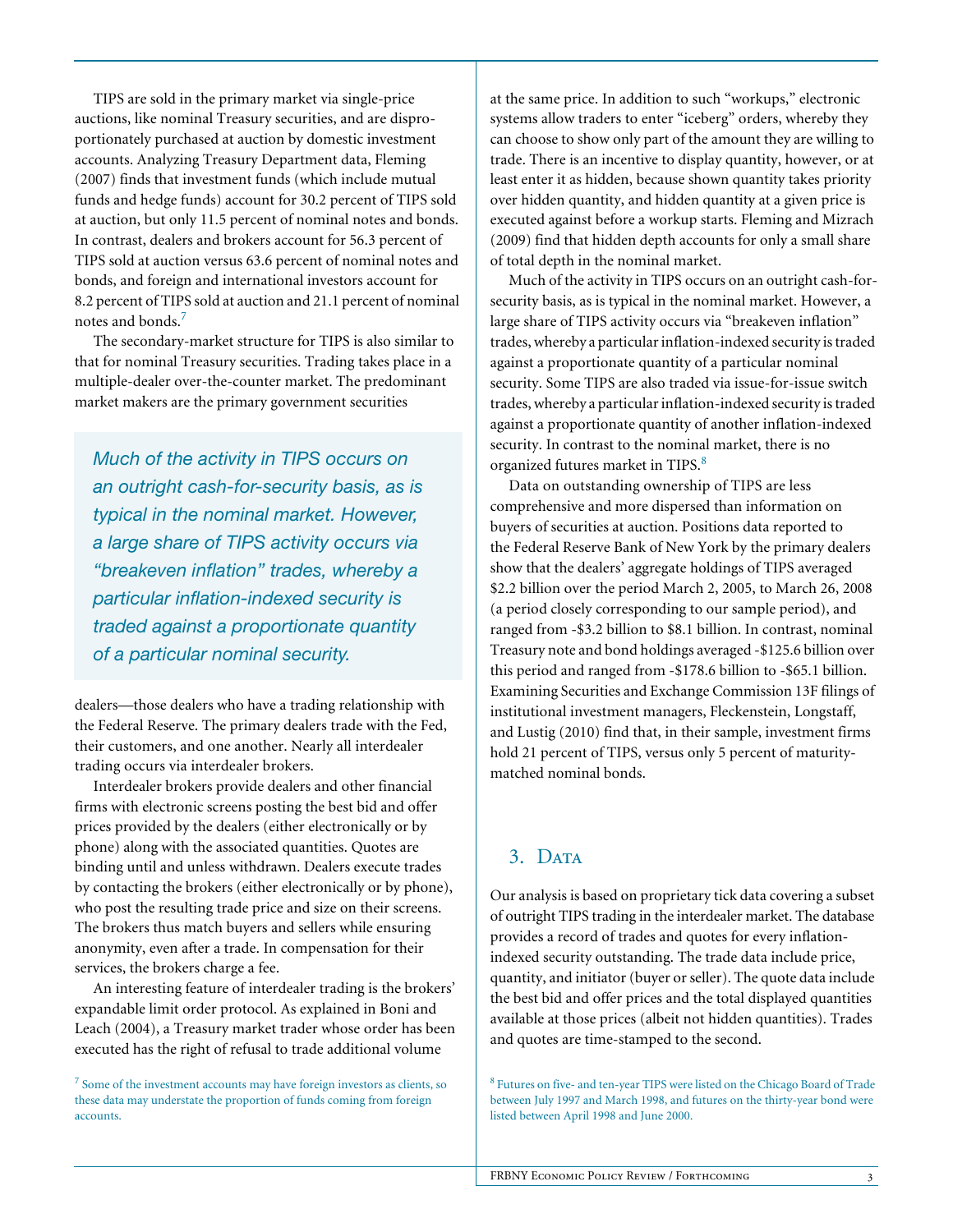Our sample period runs from March 4, 2005, to March 27, 2008. We retain 757 trading days in our analysis after excluding 32 holidays and 11 trading days for which data are missing for much of the day. $9$  We retain trading days when data are available for all securities except the on-the-run ten-year note (244 days), the just-off-the-run ten-year note (29 days), and/or the on-the-run twenty-year bond (224 days). When on-therun data are missing, we impute trading activity based on the securities*'* share of overall TIPS volume for days when data are not missing.<sup>10</sup>

Twenty-seven TIPS are outstanding over all or part of our sample period, comprising three five-year notes, seventeen ten-year notes, four twenty-year bonds, and three thirty-year bonds. Eleven of the twenty-seven TIPS were first issued during the sample period, comprising two five-year notes, six ten-year notes, and three twenty-year bonds. Two TIPS matured during the sample period, both ten-year notes.

Outright TIPS trading in our sample averages \$563 million per day. In contrast, total interdealer trading in TIPS over this same period, as reported by the primary dealers (and including significant double-counting), averages \$2,612 million per day. A comparison of these numbers suggests that the outright trading in our data set accounts for about 43 percent of interdealer TIPS trading.<sup>11</sup> Breakeven inflation trading and issue-for-issue switch trading likely account for much of the difference.<sup>12</sup>

Meanwhile, primary dealers reported nominal interdealer trading over the same period of \$232 billion per day, on average. In other words, TIPS accounted for just over 1 percent

 $10$  We do not impute trading activity on days for which we are missing just-offthe-run note data. Such an imputation would not substantively affect our results given the relative inactivity of the note and the few days of data that are missing.

<sup>11</sup> It is somewhat problematic to compare these numbers directly, because our outright volume may include some trading by nonprimary dealers and because the interdealer numbers reported to the Fed (on the "FR 2004 Report") include significant double-counting. That said, discussions with market participants suggest that virtually all interdealer broker trading of TIPS is in fact between primary dealers. Assuming that only primary dealers trade on interdealer platforms, then our data coverage share equals our outright volume divided by one-half of FR 2004 interdealer broker volume. An additional minor complication is that our data exclude when-issued trading in new securities that occurs between the time a security is announced for auction and the time the security becomes the on-the-run security (which occurs the day following auction).

 $^{12}$  A comparison with the FR 2004 data also shows that our data cover a declining share of trading activity over time. Additional data from the interdealer market suggest that this decline is explained by a shift in activity from outright trading to breakeven inflation trading and issue-for-issue switch trading.

of Treasury trading in the interdealer market during our sample period. In contrast, TIPS accounted for about 7 percent of marketable Treasury debt at the beginning of our sample period and 10 percent at the end.<sup>13</sup> The turnover ratio for TIPS is thus only about one-seventh to one-tenth the turnover ratio for nominal Treasury securities.

As noted, a feature of interdealer trading is the presence of workups and iceberg orders. Our data are processed in a manner that aggregates the outcome of each workup into a single trade (most microstructure studies of the nominal Treasury market process their data in the same manner). That is, any particular trade in our data set was conducted at a particular price, and at virtually the same time, but may have occurred in a sequence of steps, possibly with multiple counterparties. Based on this trade definition, we find an average daily number of sixty-seven trades over our sample and an average trade size of \$8.7 million. $^{14}$ 

## 4. RESULTS

## 4.1 Trading Activity by Sector

Trading activity in TIPS is concentrated in notes, more so than might be implied by issuance amounts alone. In terms of daily trading volume by sector, \$403 million (or 71.7 percent of all TIPS activity) occurs in ten-year notes, \$110 million (19.5 percent) in five-year notes, and \$50 million (8.9 percent) in twenty- and thirty-year bonds (Table 1). Bonds account for 25.9 percent of TIPS outstanding at the beginning of our sample period and 27.2 percent at the end. It follows that the turnover ratio for bonds is less than one-third that for notes.<sup>15</sup> A similar pattern is observed in the nominal market, likely reflecting greater hedging and speculative trading demand for notes.<sup>16</sup>

 $^{13}$  The percentages are calculated using the Treasury's Monthly Statement of the Public Debt from February 2005 and March 2008, available at http:// www.treasurydirect.gov/govt/reports/pd/mspd/mspd.htm.

<sup>&</sup>lt;sup>9</sup> In particular, we exclude days for which we are missing at least two consecutive hours of activity for all TIPS during New York trading hours (defined as 7:30 a.m. to 5 p.m. Eastern time). We also impose a filter to exclude data thought to be erroneous or unrepresentative by dropping prices that are less than \$80 or more than \$160 (per \$100 par) and bid-ask spreads that are less than zero or more than \$1 (per \$100 par).

<sup>&</sup>lt;sup>14</sup> We calculate trade size, quote size, and bid-ask spread averages by first averaging on a daily basis and then averaging across days. It follows that our reported average trade size need not (and does not) equal average daily volume divided by the average number of trades.

<sup>&</sup>lt;sup>15</sup> Assuming a 26.5 percent issuance share, 8.9 percent divided by 26.5 percent equals 0.335, whereas (1-8.9 percent) divided by (1-26.5 percent) equals 1.239, which is 3.7 times larger than 0.335.

<sup>16</sup> Over the period March 2, 2005, to March 26, 2008, for example, dealers reported average daily trading volume of \$125.4 billion in nominal notes and bonds with times to maturities of more than six but not more than eleven years, and \$29.5 billion in nominal notes and bonds with times to maturities of more than eleven years.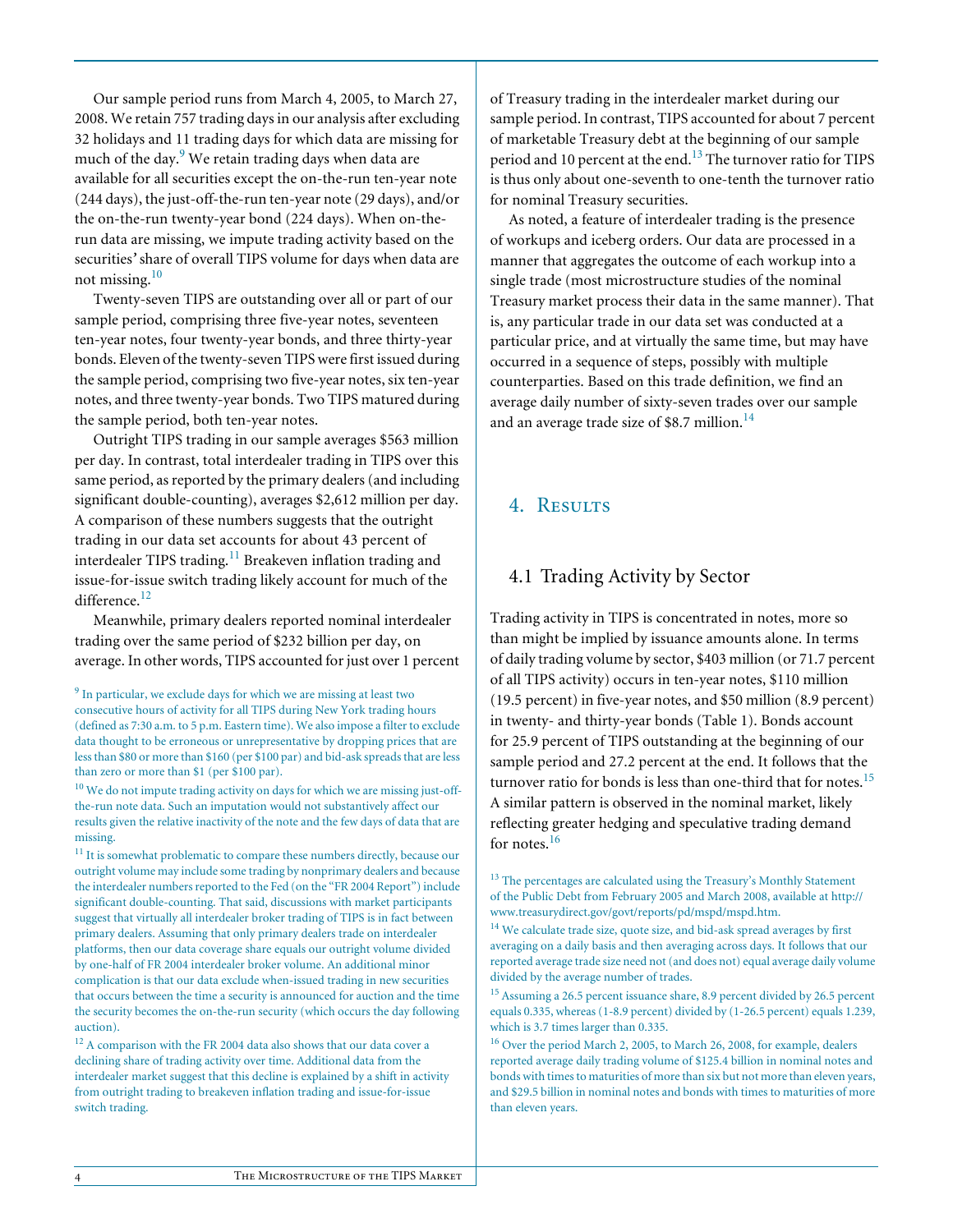#### TABLE<sub>1</sub> Trading Activity by Sector

| Sector      | Volume<br>(Millions of<br>Dollars,<br>Par Value) | Number of<br>Trades | Trade Size<br>(Millions of<br>Dollars,<br>Par Value) |
|-------------|--------------------------------------------------|---------------------|------------------------------------------------------|
| Five-year   | 109.6                                            | 10.8                | 9.6                                                  |
| Ten-year    | 403.2                                            | 45.0                | 9.4                                                  |
| Twenty-year | 36.4                                             | 7.3                 | 4.7                                                  |
| Thirty-year | 13.4                                             | 4.2                 | 3.3                                                  |
| Total       | 562.6                                            | 67.3                | 8.7                                                  |

Source: Authors' calculations, based on proprietary data from the interdealer market.

Notes: The table reports average daily outright trading activity in TIPS over the March 4, 2005, to March 27, 2008, period. Sector buckets are defined according to securities' time to maturity at issuance.

#### TABLE 2 Trading Activity by Time to Maturity

| Time to Maturity    | Volume<br>(Millions of<br>Dollars.<br>Par Value) | Number of<br>Trades | Trade Size<br>(Millions of<br>Dollars.<br>Par Value) |
|---------------------|--------------------------------------------------|---------------------|------------------------------------------------------|
| Zero to five years  | 314.4                                            | 30.5                | 10.3                                                 |
| Five to ten years   | 198.4                                            | 25.3                | 7.7                                                  |
| More than ten years | 49.8                                             | 11.4                | 4.3                                                  |
| Total               | 562.6                                            | 67.3                | 8.7                                                  |

Source: Authors' calculations, based on proprietary data from the interdealer market.

Notes: The table reports average daily outright trading activity in TIPS over the March 4, 2005, to March 27, 2008, period. The zero-to-five-year bracket includes all trading in on-the-run five-year notes, which sometimes have slightly more than five years to maturity; the five-to-ten-year bracket includes all trading in on-the-run ten-year notes, which sometimes have slightly more than ten years to maturity.

An alternative breakdown of volume, by time to maturity, shows that most activity occurs in TIPS maturing within five years (Table 2). Interestingly, only half of the volume in TIPS originally issued as ten-year notes occurs when the securities have more than five years to maturity  $(198.4/403.2 = 0.49)$ . This finding suggests that some ten-year notes continue to be actively traded years after issuance.

The pattern for number of trades is similar to that for volume but less skewed toward notes, reflecting the latter's higher average trade size, which ranges from \$9.6 million for five-year notes to \$3.3 million for thirty-year bonds.

#### TABLE 3 Trading Activity by On-the-Run/Off-the-Run Status

Panel A: On-the-Run Securities

| Sector      | Volume<br>(Millions of<br>Dollars,<br>Par Value) | Number of<br>Trades | Trade Size<br>(Millions of<br>Dollars,<br>Par Value) |
|-------------|--------------------------------------------------|---------------------|------------------------------------------------------|
| Five-year   | 86.6                                             | 8.8                 | 9.3                                                  |
| Ten-year    | 136.8                                            | 17.5                | 7.2                                                  |
| Twenty-year | 29.7                                             | 6.0                 | 4.6                                                  |

Panel B: Off-the-Run Securities

| Sector      | Volume<br>(Millions of<br>Dollars,<br>Par Value) | Number of<br>Trades | <b>Trade Size</b><br>(Millions of<br>Dollars,<br>Par Value) |
|-------------|--------------------------------------------------|---------------------|-------------------------------------------------------------|
| Five-year   | 27.2                                             | 2.4                 | 10.8                                                        |
| Ten-year    | 22.0                                             | 2.3                 | 9.9                                                         |
| Twenty-year | 6.4                                              | 1.2                 | 5.3                                                         |

Source: Authors' calculations, based on proprietary data from the interdealer market.

Notes: The table reports average daily outright trading activity in on-the-run and off-the-run TIPS over the March 4, 2005, to March 27, 2008, period. Off-the-run averages are per security and are not aggregated across securities.

This pattern is also observed in the nominal market (see, for example, Fleming [2003] and Fleming and Mizrach [2009]) and probably reflects the higher duration and hence interest rate sensitivity of the longer-maturity instruments.

# 4.2 Liquidity of On-the-Run and Off-the-Run Securities

Trading activity for on-the-run TIPS is substantially higher than it is for off-the-run TIPS (Table 3). Daily trading in the on-the-run ten-year note averages \$137 million, more than six times the average trading volume (\$22 million) of individual off-the-run ten-year notes. The comparable ratio for the fiveyear note is just over 3 (\$87 million versus \$27 million), and it is somewhat less than 5 for the twenty-year bond (\$30 million versus \$6 million). Such on-the-run/off-the-run differentials are just as striking in the nominal market (see Fleming [2002]; Fabozzi and Fleming [2005]; Goldreich, Hanke, and Nath [2005]; and Barclay, Hendershott, and Kotz [2006]), reflecting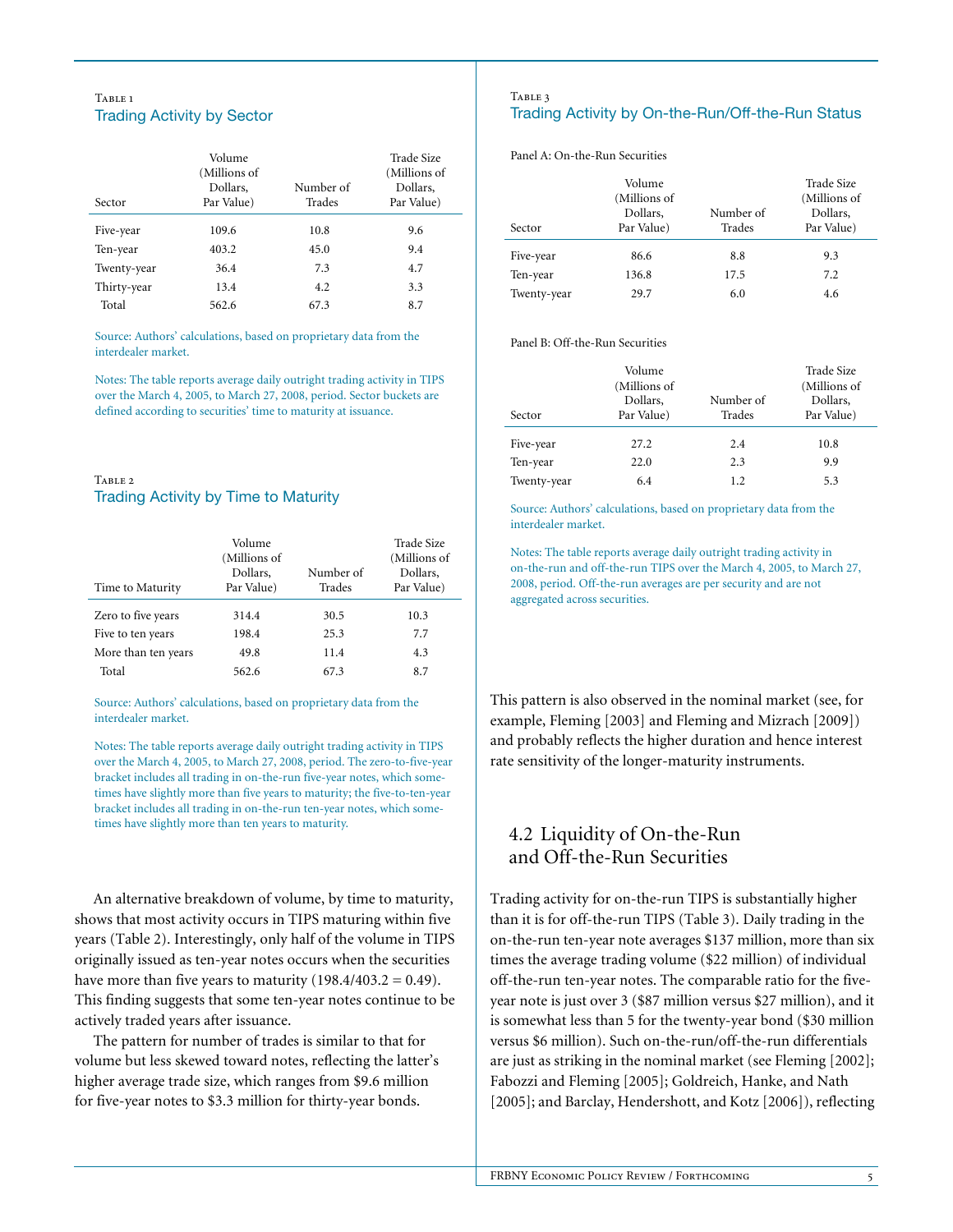## CHART<sub>1</sub>A Trading Volume around Off-the-Run Date



CHART<sub>1</sub>B

Trading Frequency around Off-the-Run Date





Source: Authors' calculations, based on proprietary data from the interdealer market. Note: The charts plot average trading activity of ten TIPS (two five-year notes, five ten-year notes, and three twenty-year bonds) that went off the run during the sample period by trading day relative to the auction day of the next security within each security's sector.

a concentration of liquidity in just a few securities and also in those securities that tend to have the largest floating supplies.<sup>17</sup>

While there is a similar on-the-run/off-the-run divergence in daily trading frequency, such a pattern is not evident in trade size. In fact, average trade sizes are actually slightly higher for off-the-run TIPS. For the ten-year note, for example, average on-the-run trade size is \$7.2 million, whereas average off-therun trade size is \$9.9 million. Barclay, Hendershott, and Kotz (2006) uncover a similar pattern in the nominal market, whereas Goldreich, Hanke, and Nath (2005) report smaller trade sizes for off-the-run securities. One explanation for our

<sup>17</sup> On-the-run securities tend to have the largest floating supplies because Treasury securities tend to be increasingly owned by buy-and-hold investors as the time since issuance passes.

finding is that there is a compositional change in the type of trades executed when a security goes off the run, with a proportional reduction in frequent, small speculative trades, resulting in a higher trade size despite lower overall activity.<sup>18</sup>

The change in trading volume that occurs when a security goes off the run is quite abrupt in the TIPS market (Chart 1A). Trading volume averages \$92 million per day in the last sixty days before a security goes off the run and \$14 million in the first sixty days it is off the run. Moreover, average daily volume plunges from \$234 million on the last day a security is on the

<sup>18</sup> Barclay, Hendershott, and Kotz (2006) find that interdealer trading in the Treasury market migrates from electronic brokers to voice brokers when securities go off the run, which could be related to a compositional change in the type of trading.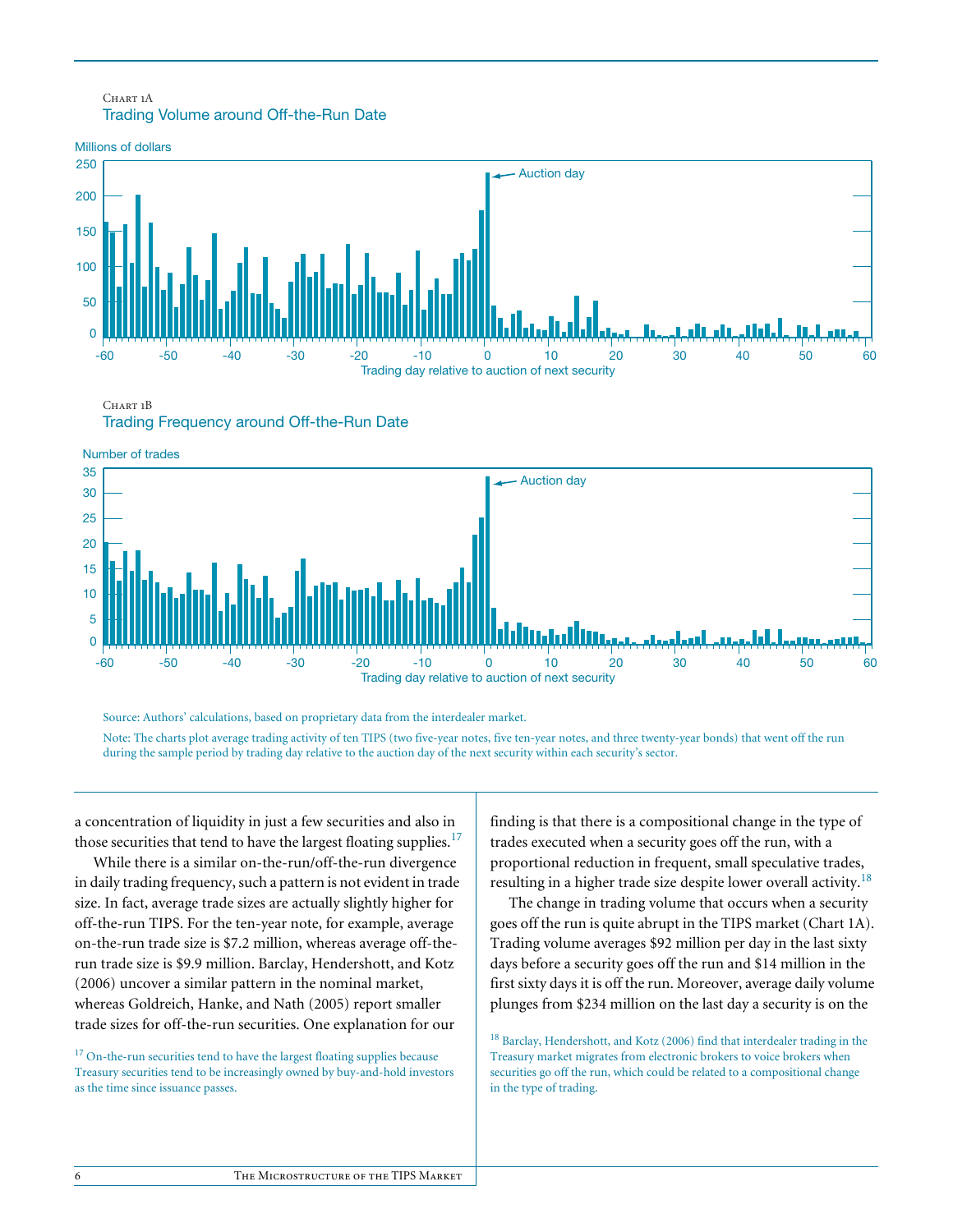#### Table 4 Quote Measures by On-the-Run/Off-the-Run Status and Sector

Panel A: On-the-Run Securities

| Sector      | Bid-Ask Spread | Quote Size | Quote Incidence |
|-------------|----------------|------------|-----------------|
| Five-year   | 2.6            | 1.3        | 40.7            |
| Ten-year    | 3.3            | 1.3        | 57.8            |
| Twenty-year | 7.3            | 1.1        | 26.7            |

#### Panel B: Off-the-Run Securities

| Sector      | Bid-Ask Spread | Quote Size | Quote Incidence |
|-------------|----------------|------------|-----------------|
| Five-year   | 2.6            | 1.1        | 18.6            |
| Ten-year    | 2.7            | 1.3        | 17.2            |
| Twenty-year | 7.3            | 1.1        | 7.3             |

Source: Authors' calculations, based on proprietary data from the interdealer market.

Notes: The table reports average daily quote statistics in TIPS over the March 4, 2005, to March 27, 2008, period. The quote incidence measure gauges the percentage of time (on trading days between 7:30 a.m. and 5 p.m.) that there is a two-sided quote in a security (that is, both a posted bid price and a posted offer price). Bid-ask spreads are in 32nds of a point (a point equals 1 percent of par); quote sizes are in millions of dollars, par value.

run (that is, the auction day of the next security) to \$45 million the day after. The pattern is even more striking when examined in terms of trading frequency (Chart 1B). Similar patterns for nominal Treasury securities are reported by Fleming (2002), Goldreich, Hanke, and Nath (2005), and Barclay, Hendershott, and Kotz (2006).

Despite the sharp volume differential between on-the-run and off-the-run TIPS, there is virtually no difference in average bid-ask spreads or quoted depth between on-the-run and offthe-run securities (Table 4). Quoted bid-ask spreads average 2½ to 3½ 32nds of a point for on-the-run and off-the-run fiveand ten-year notes (a point equals 1 percent of par), and about 7 32nds for twenty-year bonds. The average quantity available at the inside bid and offer prices is only somewhat higher than the minimum quote size of \$1 million for on-the-run and offthe-run TIPS in all sectors. Such results differ markedly from those in the nominal market, where studies find a sharp widening of bid-ask spreads and a decrease in quoted depth when securities go off the run (Fleming 2002; Goldreich, Hanke, and Nath 2005).

A notable aspect of average quote sizes is that they are dwarfed by average trade sizes. For example, the average quote size for the on-the-run ten-year note is \$1.3 million, but the average trade size for the note is \$7.2 million. The most important reason for the discrepancy is probably the "workup" process, whereby the initial buyer and seller as well as subsequent buyers and sellers can agree to trade additional amounts at the same price. Trade sizes reflect the total amounts

*The results, taken together, highlight the limitations of the bid-ask spread and quoted depth as liquidity measures in the TIPS market.* 

traded in a single workup. Studies of the nominal market have found average trade sizes to exceed average quote sizes, but to a lesser degree and only for bills and off-the-run notes, not for on-the-run notes (Fleming 2002, 2003; Goldreich, Hanke, and Nath 2005).

An additional reason for the discrepancy between quote sizes and trade sizes is that the quote sizes reflect only *shown* amounts. Dealers can enter iceberg orders, however, whereby they commit to buying or selling a certain quantity at a certain price, with part of the quantity visible on the broker screen and the remainder hidden. Hidden amounts become visible to the market incrementally if and only if the initial shown amount is traded against. Recall that hidden depth accounts for only a small share of total depth in the nominal market.

While bid-ask spreads and quoted depth are similar for on-the-run and off-the-run securities, "quote incidence" is markedly higher for on-the-run securities. Quote incidence gauges the percentage of time in which there are two-sided quotes in a security (that is, both a posted bid price and a posted offer price). This proportion averages close to 60 percent for the on-the-run ten-year note (during New York trading hours, 7:30 a.m. to 5 p.m. Eastern time), but only about 15 percent for any given off-the-run ten-year note. That is, for off-the-run ten-year notes, there is a one-sided quote, or no quote, about 85 percent of the time.

The results, taken together, highlight the limitations of the bid-ask spread and quoted depth as liquidity measures in the TIPS market. Such spreads and depth are similar for on-therun and off-the-run securities, although they are available much less frequently for the latter. That is, measured liquidity among TIPS in a particular sector largely varies across the quote incidence dimension as opposed to the spread or quoted depth dimensions. In contrast, liquidity is found to vary across all of these dimensions in the nominal market.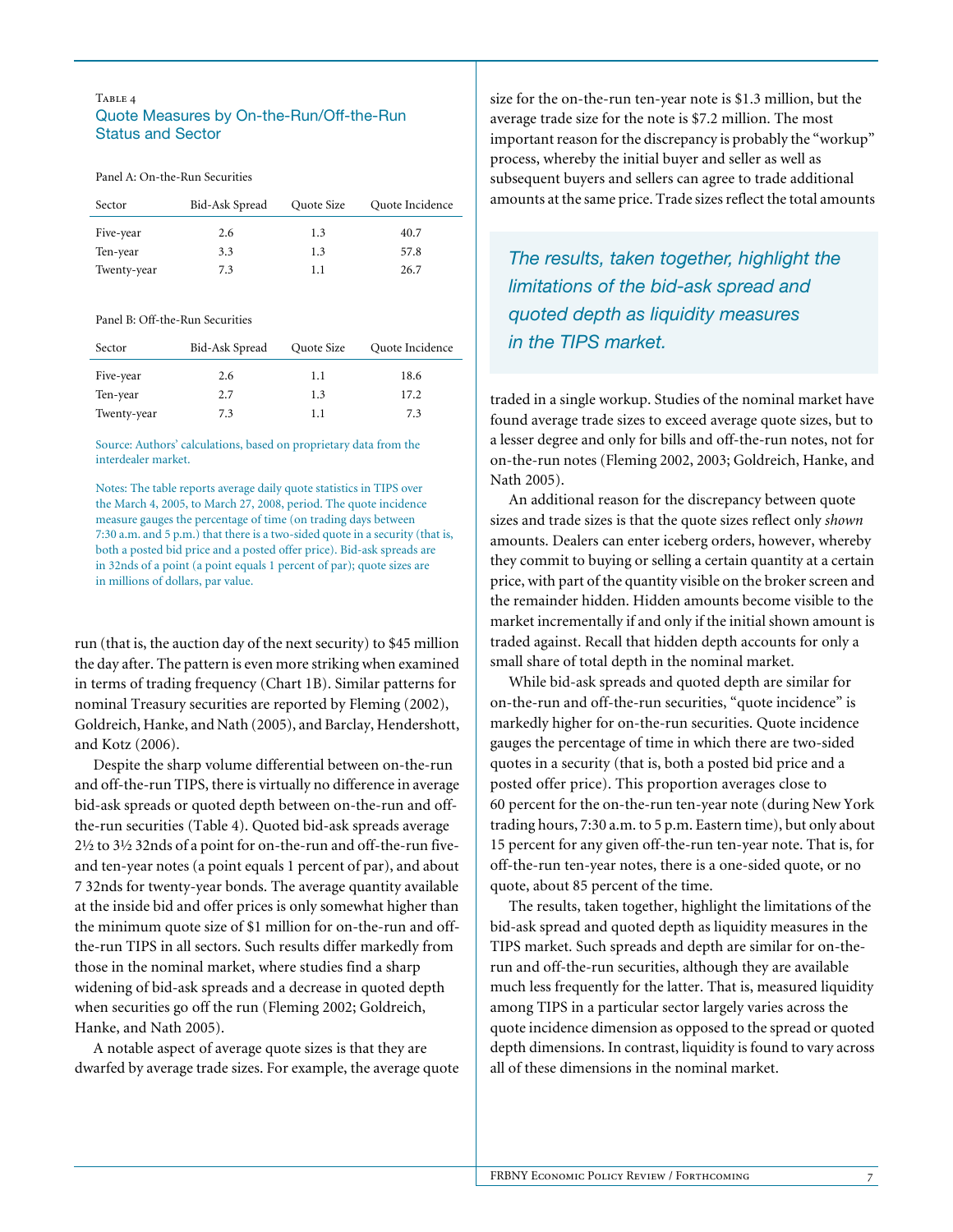# 4.3 Price Impact of Trades

We assess the price impact of trades in the TIPS market by relating price changes to measures of net order flow, defined as purchases minus sales. (While every trade involves a purchase and sale, the buy or sell in such an analysis is defined by the side that initiates a trade.) Price impact is an important measure of liquidity because it gauges the extent to which prices move as a result of trading. The analysis is also useful for understanding the degree to which information relevant to TIPS prices is revealed through TIPS trading (versus through public information or trading in other markets).

Our particular analysis regresses daily price changes for the on-the-run securities of five-, ten-, and twenty-year maturities on net order flow in various sectors.19 As in Brandt and Kavajecz (2004), the use of daily data mitigates high-frequency microstructure effects and allows us to more cleanly estimate the more permanent price impact of trades. $20$  We estimate net order flow based on trading frequency, as in Fleming (2003), but describe robustness results with net order flow based on trading volume, as in Brandt and Kavajecz (2004).

Our results show the expected positive relationship between net order flow and price change: Nearly all coefficients are statistically significant at the 1 percent level (Table 5). Like Brandt and Kavajecz (2004), we find that order flow across the curve affects prices, so while the ten-year note price is affected most by order flow in securities with a remaining maturity of more than ten years, it is also affected by order flow in shorter-term securities. $^{21}$  The adjusted R $^2$  measures are close to 20 percent for all three price series, indicating that 20 percent of TIPS price variation can be explained by TIPS order flow alone.

We also estimate price impact by employing other model specifications. If net order flow is defined using trading volume instead of trading frequency, all of the coefficients are statistically significant at the 1 percent level, but the adjusted

 $^{21}$  For all three price series, the shorter-term order flow coefficients are insignificantly different from one another at the 10 percent level, but significantly different from the long-term order flow coefficient at the 1 percent level. In the nominal market, in contrast, Brandt and Kavajecz (2004) find order flow in the two- to five-year sector as being particularly important in explaining yield changes across the curve.

#### TABLE 5 Price Impact of Trades

| Independent                 | Dependent Variable: Price Change |           |             |  |
|-----------------------------|----------------------------------|-----------|-------------|--|
| Variable:<br>Net Order Flow | Five-Year                        | Ten-Year  | Twenty-Year |  |
| Constant                    | $0.65*$                          | $1.39**$  | $1.93**$    |  |
|                             | (0.36)                           | (0.60)    | (0.89)      |  |
| Zero to five years          | $0.18***$                        | $0.30***$ | $0.34***$   |  |
|                             | (0.04)                           | (0.07)    | (0.11)      |  |
| Five to ten years           | 0.10                             | $0.26***$ | $0.51***$   |  |
|                             | (0.06)                           | (0.10)    | (0.15)      |  |
| More than ten years         | $0.47***$                        | $0.87***$ | $1.45***$   |  |
|                             | (0.07)                           | (0.12)    | (0.20)      |  |

| Memo:<br>Adjusted $R^2$   |      |      |      |
|---------------------------|------|------|------|
| (percent)                 | 18.1 | 20.9 | 19.7 |
| Number of<br>observations | 395  | 395  | 395  |

Source: Authors' calculations, based on proprietary data from the interdealer market.

Notes: The table reports results from least squares regressions of daily price changes on net order flow over the March 4, 2005, to March 27, 2008, period. Price changes are measured for the on-the-run securities in 32nds of a point. Net order flow is measured as the daily net number of trades for all securities within a given time-to-maturity bucket. Coefficients are reported with heteroskedasticity- and autocorrelationconsistent (Newey-West) standard errors in parentheses.

\*\*\*Statistically significant at the 1 percent level.

\*\*Statistically significant at the 5 percent level. \*Statistically significant at the 10 percent level.

 $R^2$ s range only from 8 to 10 percent. If we add net volume to our model with the net number of trades, none of the volume coefficients is statistically significant at the 10 percent level either individually or as a group. Lastly, if we estimate the effects of buys and sells separately, we cannot reject the null hypothesis that the effects are equal in magnitude for order flow in a given sector for any of the price series.

## 4.4 Intraday Patterns

Intraday trading volume in TIPS is concentrated in the mid-tolate morning, roughly 9 a.m. to 11:30 a.m., and again in the afternoon right before 3 p.m. (Chart 2A).<sup>22</sup> Trading frequency shows a similar pattern, whereas average trade size is more

 $22$  While the intraday patterns are presented only for the on-the-run ten-year note, results are qualitatively similar for other on-the-run securities.

 $19$  Price changes are calculated using closing (5 p.m.) prices from Bloomberg and net order flow is measured over the interval running from 6 p.m. one day to 5 p.m. the next day. Our analysis is limited to the 395 trading days in our sample for which we are not missing data for any on-the-run securities (although results are quite similar if we look at all 757 days in our sample). We are careful to never measure price changes across securities (so the first day a security is on the run, we estimate the daily price change from the previous day's price for that security and not from the price of the security that was on the run at the time).

 $^{20}$  A higher-frequency analysis is also somewhat problematic because of the low frequency of TIPS trading. It is for this reason that we estimate price impact only for on-the-run securities and that we do not assess price impact when we examine announcement effects.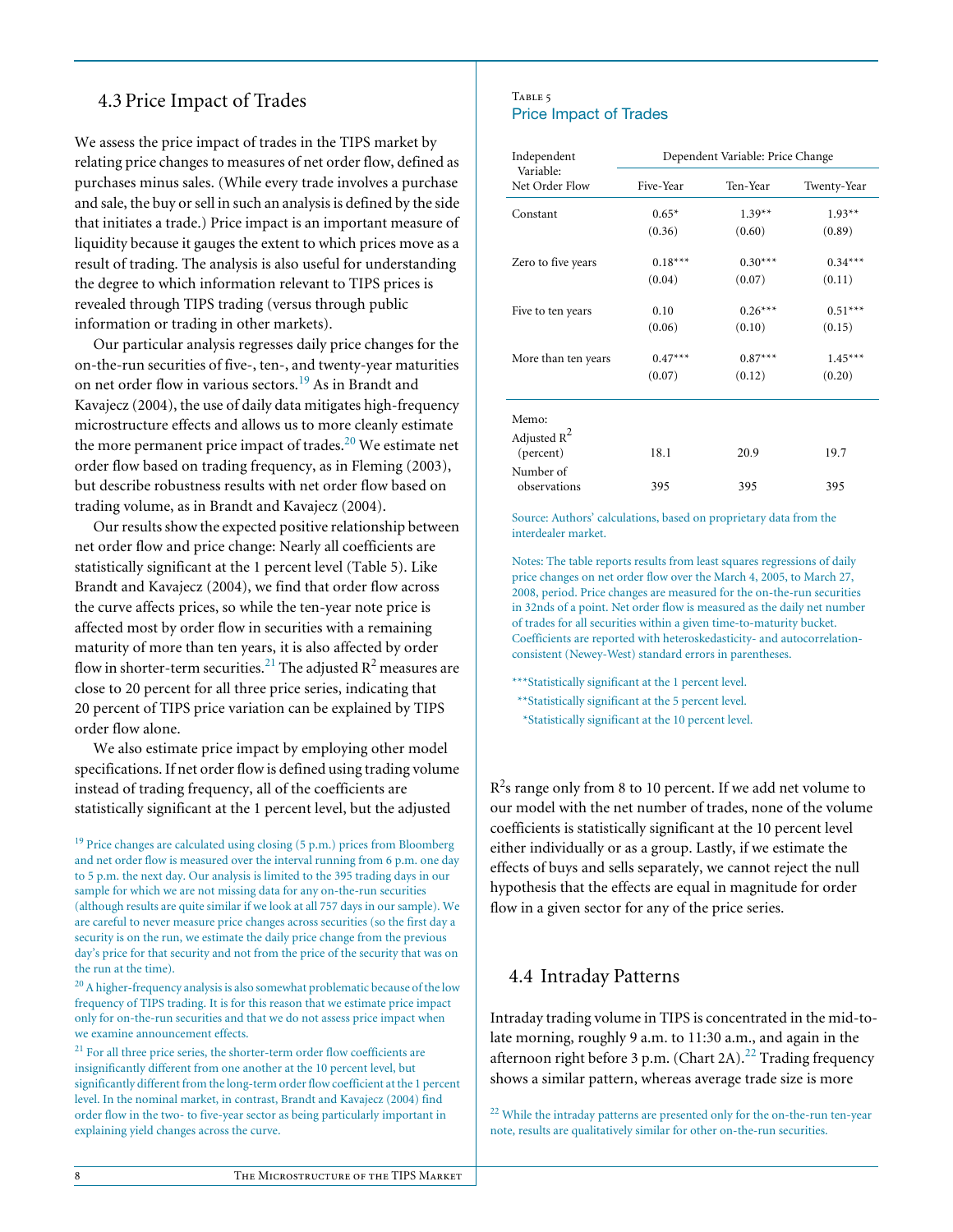stable across the day (Charts 2B and 2C). The morning pattern for TIPS diverges from that for the nominal market, where activity peaks between 8:30 a.m. and 9 a.m. (see, for example, Fleming [1997] and Fleming and Mizrach [2009]). The morning peak in the nominal market is largely explained by the release

of several important macroeconomic announcements at 8:30 a.m. (Fleming and Remolona 1999).

The later-morning peak in activity in the indexed market may reflect differences in use and ownership between nominal and inflation-indexed securities. In particular, TIPS activity is

## CHART<sub>2</sub>A Intraday Trading Volume of On-the-Run Ten-Year Note



CHART<sub>2</sub>B

Intraday Trading Frequency of On-the-Run Ten-Year Note



CHART<sub>2</sub>C Intraday Trade Size of On-the-Run Ten-Year Note



Millions of dollars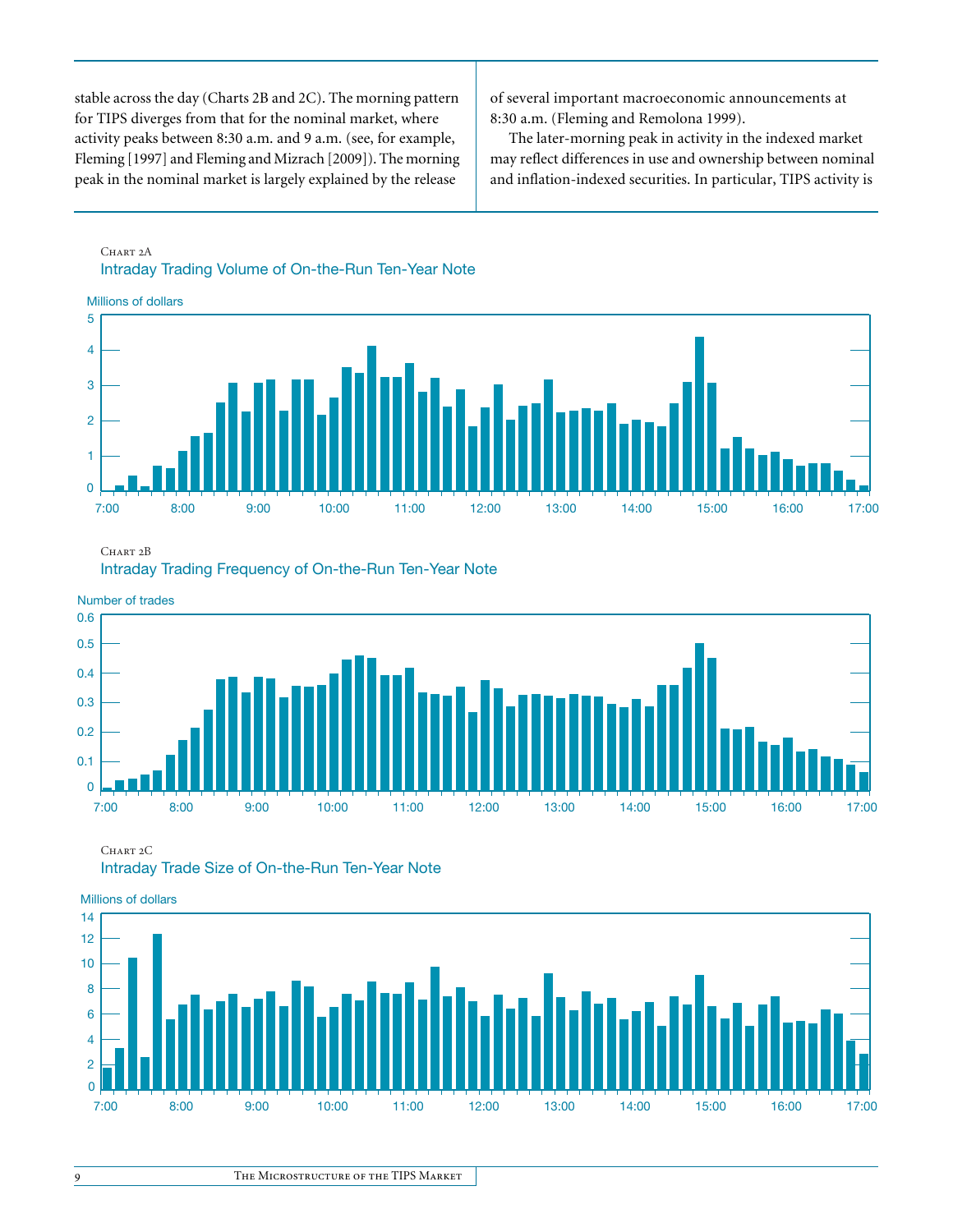## CHART 2D Intraday Bid-Ask Spread of On-the-Run Ten-Year Note



CHART<sub>2</sub>E

Intraday Price Volatility of On-the-Run Ten-Year Note



Source: Authors' calculations, based on proprietary data from the interdealer market.

Notes: The charts plot average levels of trading activity, liquidity, and price volatility for the on-the-run ten-year TIPS for each ten-minute interval over the trading day. The average bid-ask spread and trade size are first calculated for each ten-minute interval before averaging across days. Price volatility is calculated as the average absolute price change for each ten-minute interval. Times noted are interval start times.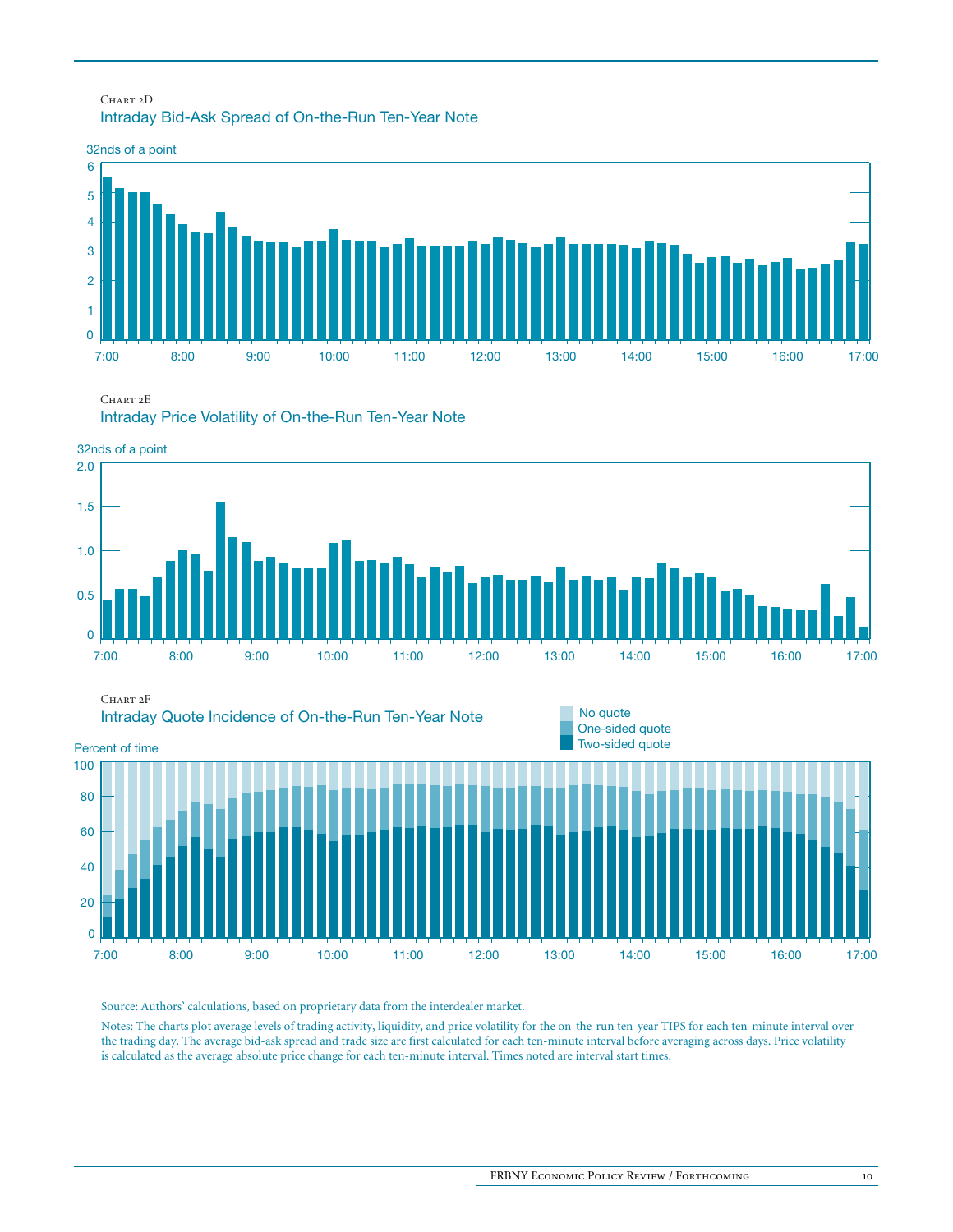probably driven more by institutional trading demands that are best met when the market is less volatile and trading costs are lower (that is, after the 8:30 a.m. and occasional 9:15 a.m. and 10 a.m. announcements). In contrast, speculative and hedging considerations may dominate in the nominal market, causing activity to peak shortly after announcements, despite the high volatility and trading costs.

The peak before 3 p.m. also occurs in the nominal market but is more pronounced for TIPS, which perhaps again reflects differences in use and ownership between nominal and inflation-indexed securities. In particular, TIPS activity is probably driven more by institutional investors, who are more likely to be managing relative to a benchmark and who therefore want to trade as close to 3 p.m. as possible to minimize tracking error (fixed-income indexes are priced at 3 p.m.). Consistent with this argument, we find that TIPS

*[Compared with activity in the nominal market,] TIPS activity is probably driven more by institutional trading demands that are best met when the market is less volatile and trading costs are lower.*

trading volume is particularly high on the last trading day of the month, when fixed-income indexes are rebalanced, and that the peak in trading before 3 p.m. is especially high on that day.

One other difference in intraday activity between TIPS and nominal securities is that there is virtually no overnight trading of TIPS: Less than 0.1 percent of TIPS trading volume occurs outside of New York trading hours. In contrast, analyses of the nominal market find that about 5 percent of interdealer trading occurs outside New York hours (Fleming 1997; Fleming and Mizrach 2009). The dearth of overnight trading is consistent with the hypothesis that TIPS trading is driven more by lowerfrequency institutional trading demands as opposed to higherfrequency hedging and speculative demands. It is consistent also with the evidence that foreign investors purchase TIPS to a lesser degree than they do nominal securities.

Bid-ask spreads for TIPS are at their widest at the beginning of the trading day, when trading is sparse (Chart 2D). Thereafter, they narrow sharply as trading volume picks up and then widen again at the end of the day as trading tapers off. Increases in the spread at 8:30 a.m. and 10 a.m. correspond to increases in price volatility (Chart 2E), which are likely explained by the release of macroeconomic announcements at those times. The pattern of bid-ask spreads is similar to that observed for nominal Treasury securities (Fleming and

Remolona 1999). The volatility pattern is also similar to that in the nominal market (Fleming 1997; Fleming and Remolona 1999), albeit with less pronounced spikes at 8:30 a.m. and 10 a.m.

The intraday pattern of quote incidence for TIPS is also consistent with what one might expect given the pattern of trading activity (Chart 2F). That is, a two-sided quote is least likely to be posted at the beginning and end of the trading day, when trading activity is light.

## 4.5 Announcement Effects at a Daily Level

We first analyze the effects of announcements on trading activity at a daily level. At a daily frequency, announcement effects are easiest to discern for trading activity, as opposed to price volatility or bid-ask spreads, because such announcements have larger, more persistent effects on trading activity (Fleming and Remolona 1999; Balduzzi, Elton, and Green 2001).

The announcements we consider are the CPI release and the employment report (both produced by the Bureau of Labor Statistics), the Federal Open Market Committee (FOMC) post-meeting announcement, and TIPS auction results. The employment report is widely found to be the most important scheduled macroeconomic announcement in the nominal market (Ederington and Lee 1993; Fleming and Remolona 1997; Bollerslev, Cai, and Song 2000; Balduzzi, Elton, and Green 2001; Huang, Cai, and Wang 2002). FOMC announcements are also quite important (Kuttner 2001; Gürkaynak, Sack, and Swanson 2005; Fleming and Piazzesi 2005). CPI releases are also influential, but may be particularly so for TIPS given that cash flows on TIPS are tied to them. Auction results are often not included in announcement studies, but have been found to be associated with some of the sharpest price moves in the TIPS market (Dupont and Sack 1999).

We analyze announcement effects on trading activity by regressing daily trading volume and daily trading frequency on dummy variables for our various announcements.<sup>23</sup> The results show that TIPS trading activity is nearly twice as high on TIPS auction days as on other days and also significantly higher on CPI and, to a lesser extent, FOMC announcement days (Charts 3A and 3B). On TIPS auction days, trading volume averages \$975 million, versus \$527 million on nonannouncement days (days without a TIPS auction or a CPI

<sup>23</sup> We consider all CPI and employment report announcements in our sample, all TIPS auctions (for new securities or reopenings of existing securities), and FOMC announcements after scheduled meetings (but not unscheduled meetings).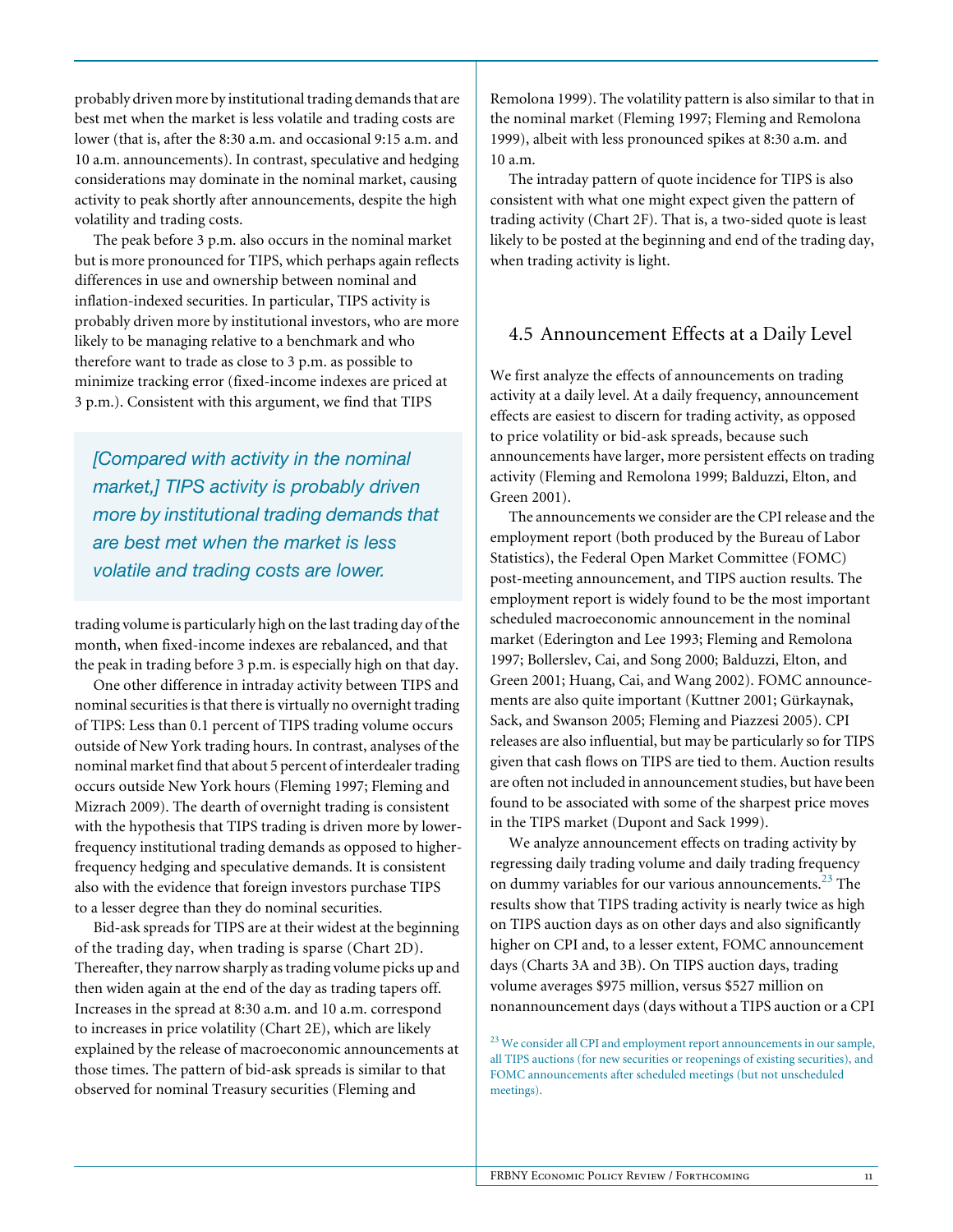### CHART 3A Trading Volume on Announcement and Nonannouncement Days



CHART 3B Trading Frequency on Announcement and Nonannouncement Days



Source: Authors' calculations, based on proprietary data from the interdealer market.

Notes: The charts plot the coefficients from regressions of daily trading activity in TIPS on dummy variables for TIPS auction days, CPI release days, FOMC announcement days, employment report days, and nonannouncement days (days without any of the aforementioned announcements). By construction, such coefficients equal the average level of trading activity in TIPS on the various announcement days (controlling for other announcements) and nonannouncement days.

release, employment report, or FOMC announcement). On CPI and FOMC announcement days, trading volume averages \$863 million and \$662 million, respectively. On employment report announcement days, in contrast, volume is insignificantly different from volume on nonannouncement

days. The announcement effects are similar when controlling for the day of the week. $24$ 

These announcement effects are somewhat different from those found in the nominal market. Recall that the employment report is widely found to be highly important in the nominal market and to spur significant increases in trading activity (Fleming and Remolona 1997; Balduzzi, Elton, and Green 2001), but it appears to have little effect on TIPS activity at the daily level. The CPI announcement is also found to elicit increases in activity in the nominal market, and large effects for TIPS in particular are not surprising. The modest increases in activity on FOMC days are also consistent with evidence for the nominal market (Fleming and Piazzesi 2005). The auction results are the most striking, and they are consistent with the limited evidence available from the nominal market.<sup>25</sup>

# 4.6 High-Frequency Analysis of Announcement Effects

A high-frequency analysis allows us to discern the effects of announcements more precisely and thus better ascertain how the market adjusts to announcements. The particular variables we consider, which are commonly examined in announcement studies in the nominal market, are price volatility, trading frequency, and bid-ask spread. As in nominal market studies, we conduct the analysis by comparing the intraday behavior of these variables on announcement days with the behavior on nonannouncement days. Such an analysis allows for a clean examination of announcement effects, controlling for the typical intraday pattern, because announcements of a given type are released at essentially the same time on announcement days. CPI and employment report announcements are released at 8:30 a.m., auction results within a few minutes of the 1 p.m. auction close, and FOMC post-meeting announcements at around 2:15 p.m.

Our findings across announcements are generally consistent with those of other studies of the nominal market. According to those studies, price volatility spikes at the time of a major

 $^{24}$  There are pronounced day-of-week effects in trading activity in the TIPS market, as there are in the nominal market. In particular, trading volume is lowest on Monday, averaging \$424 million. It is highest on Wednesday and Thursday, averaging \$615 million and \$658 million, respectively. On Tuesday and Friday, volume is somewhere in between, at \$552 million and \$546 million, respectively. These patterns remain when controlling for the announcements examined here.

 $^{\mathrm{25}}$  The effects of auction announcements on the nominal market have not been examined in detail, but Fleming and Remolona (1997) and Huang, Cai, and Wang (2002) do find an immediate increase in trading activity after announcements of auction results. A related literature examines market behavior around auctions (for example, Nyborg and Sundaresan [1996]), but it is not generally concerned with the effects of auctions on outstanding securities.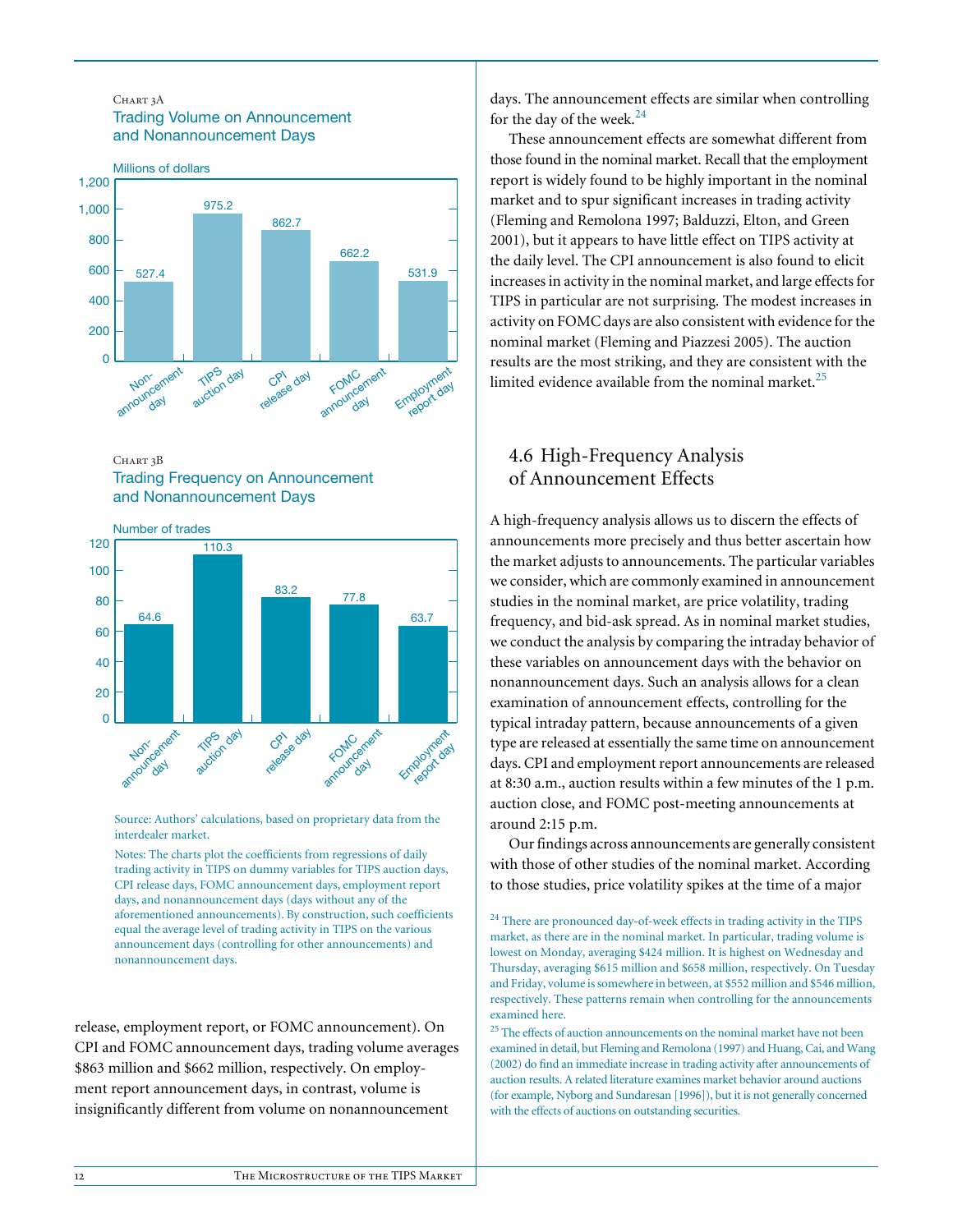### CHART<sub>4</sub>A Intraday Price Volatility on CPI and Nonannouncement Days



CHART<sub>4</sub>B Intraday Trading Frequency on CPI and Nonannouncement Days



CHART<sub>4</sub>C Intraday Bid-Ask Spread on CPI and Nonannouncement Days

32nds of a point



Source: Authors' calculations, based on proprietary data from the interdealer market.

Notes: The charts plot intraday patterns of price volatility, trading frequency, and bid-ask spreads for the on-the-run ten-year TIPS on CPI announcement days (in blue) and nonannouncement days (in black). Times noted are interval start times.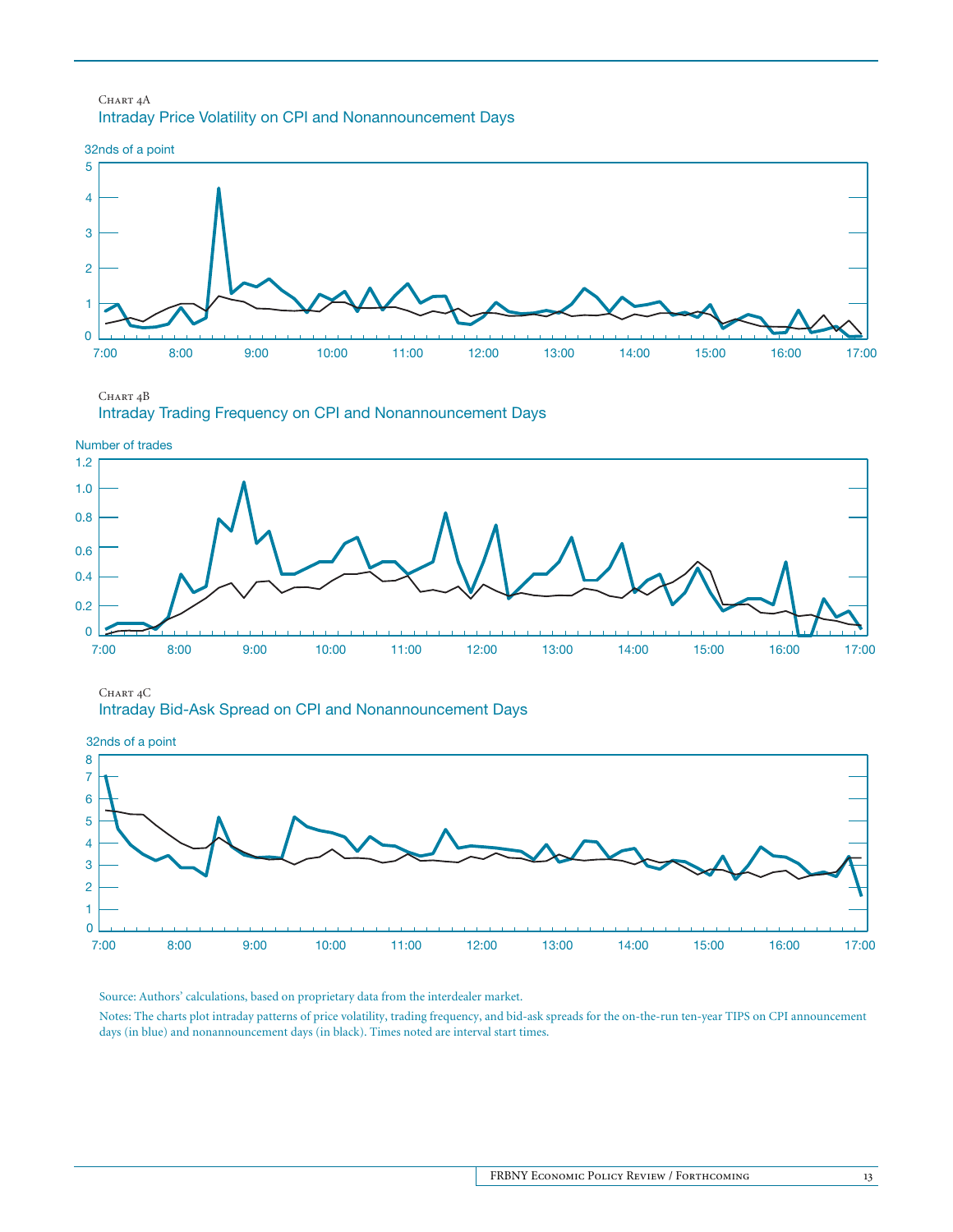### CHART 5A Intraday Price Volatility on Employment Report and Nonannouncement Days



CHART 5B Intraday Trading Frequency on Employment Report and Nonannouncement Days



CHART<sub>5</sub>C

Intraday Bid-Ask Spread on Employment Report and Nonannouncement Days



Source: Authors' calculations, based on proprietary data from the interdealer market.

Notes: The charts plot intraday patterns of price volatility, trading frequency, and bid-ask spreads for the on-the-run ten-year TIPS on employment report days (in blue) and nonannouncement days (in black). Times noted are interval start times.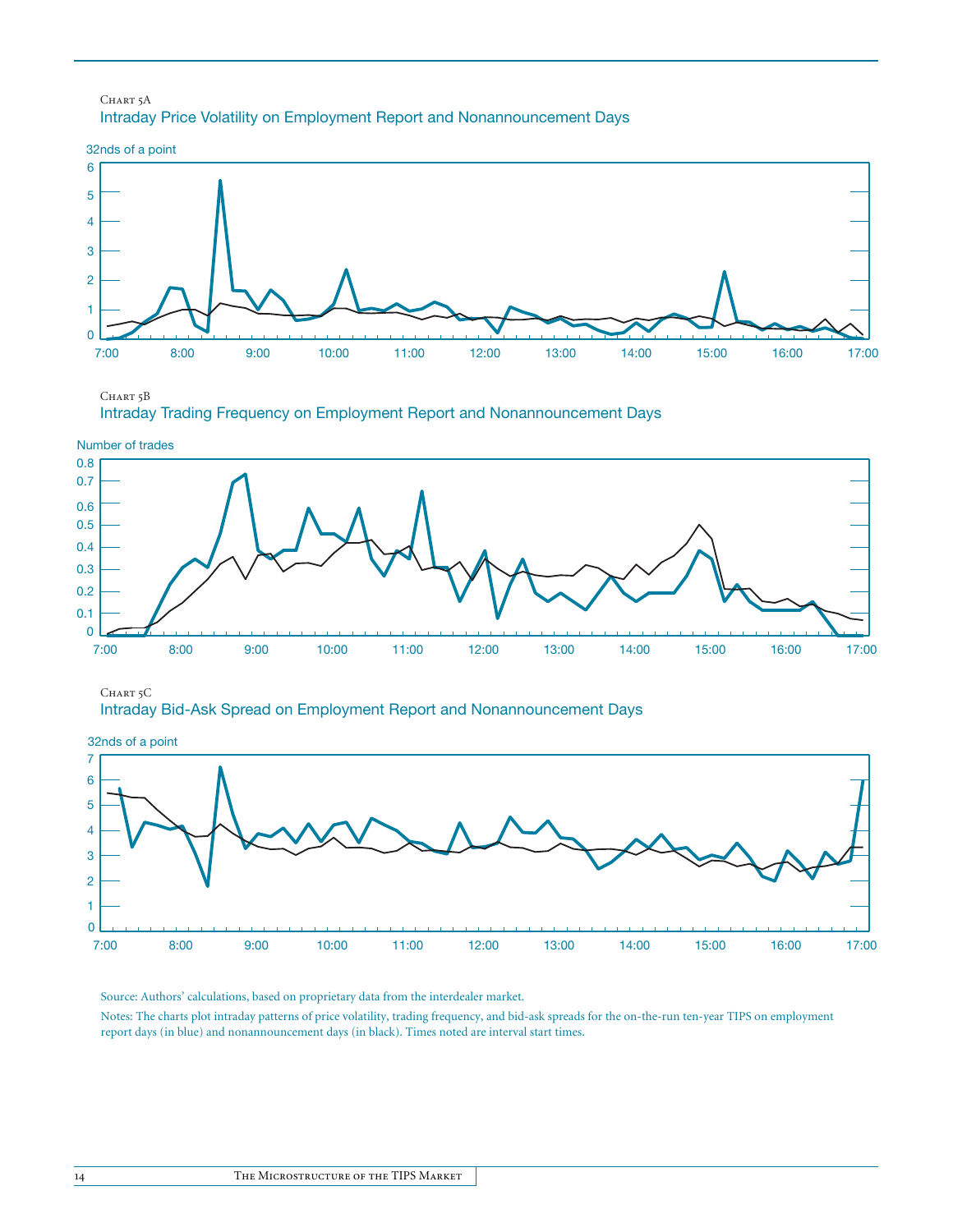#### CHART<sub>6</sub>A Intraday Price Volatility on FOMC and Nonannouncement Days



CHART<sub>6B</sub> Intraday Trading Frequency on FOMC and Nonannouncement Days





CHART<sub>6</sub>C



0 1 2 3 4 5 6 7 8 9 7:00 8:00 9:00 10:00 11:00 12:00 13:00 14:00 15:00 16:00 17:00 32nds of a point

Source: Authors' calculations, based on proprietary data from the interdealer market.

Notes: The charts plot intraday patterns of price volatility, trading frequency, and bid-ask spreads for the on-the-run ten-year TIPS on FOMC announcement days (in blue) and nonannouncement days (in black). Times noted are interval start times.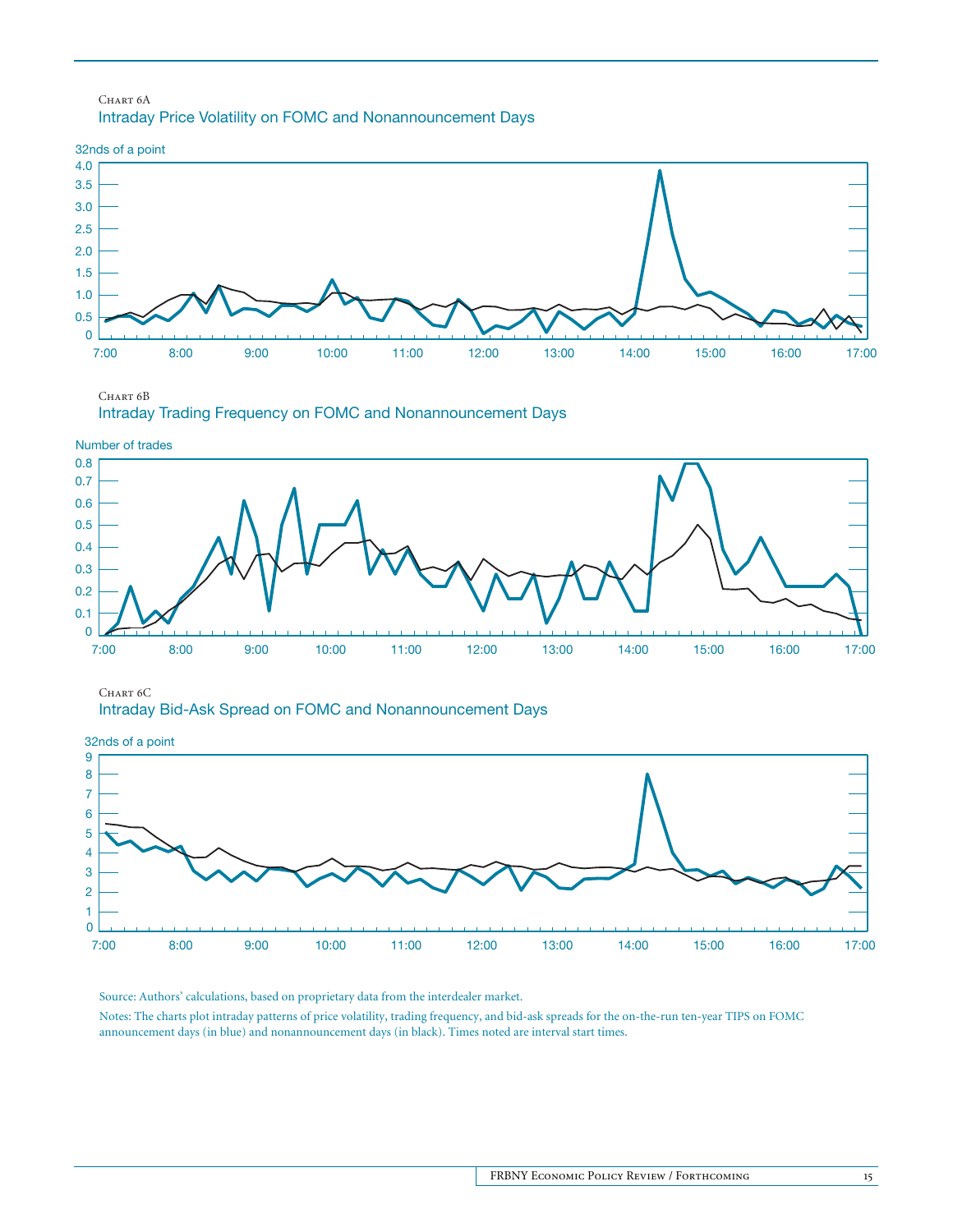#### CHART 7A Intraday Price Volatility on Auction and Nonannouncement Days



CHART 7B Intraday Trading Frequency on Auction and Nonannouncement Days



CHART 7C Intraday Bid-Ask Spread on Auction and Nonannouncement Days

0 1 2 3 4 5 6 7:00 8:00 9:00 10:00 11:00 12:00 13:00 14:00 15:00 16:00 17:00 32nds of a point

Source: Authors' calculations, based on proprietary data from the interdealer market.

Notes: The charts plot intraday patterns of price volatility, trading frequency, and bid-ask spreads for the on-the-run ten-year TIPS on TIPS auction days (in blue) and nonannouncement days (in black). Times noted are interval start times.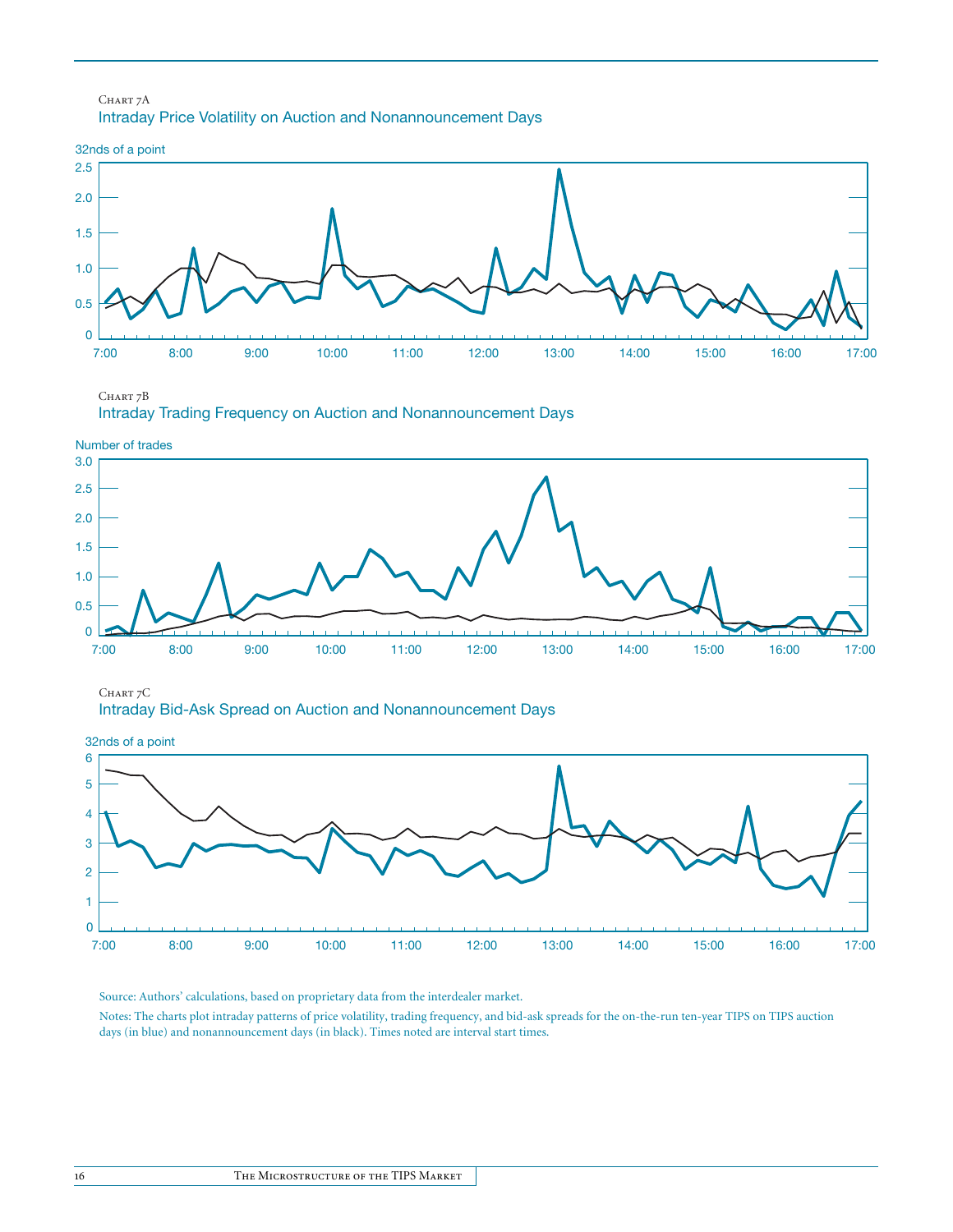announcement and then remains somewhat higher than usual for some time (see, for example, Fleming and Remolona 1999]; Balduzzi, Elton, and Green [2001]; and Fleming and Piazzesi [2005]). Our price volatility findings are consistent with this result for every announcement (Charts 4A-7A).

The increases in trading activity that occur at the time of announcement are also generally consistent with findings for the nominal market, whereby trading activity jumps right after the announcement and then remains higher than usual for some time (Charts 4B-7B). The announcement that stands out in terms of trading activity is the one for TIPS auction results. In particular, trading activity on TIPS auction days is much higher than usual in the hours preceding the 1 p.m. auction close and then peaks in the ten-minute interval right before the close. While trading activity for other announcements seems to be driven by the news in the announcement, trading activity on TIPS auction days seems to be driven by positioning in advance of the auction.

Lastly, the pattern for bid-ask spreads is also consistent with findings for the nominal market, whereby spreads widen sharply at the time of the announcement but revert quickly to normal levels (Charts 4C-7C). The pattern for TIPS auction results fits this general pattern, but also indicates narrowerthan-usual spreads in the hours preceding the auction close, consistent with the higher-than-usual trading activity in that time period.

Our results also offer an interesting contrast with other findings from the TIPS market. While no other study analyzes the announcement adjustment process of TIPS, Beechey and Wright (2009) examine how TIPS yields are affected by surprises associated with the CPI, FOMC, employment report, and other announcements. Consistent with the spikes in volatility we find at the times of announcements, the authors find monetary policy surprises and employment report surprises to have significant effects on TIPS yields. However,

they do not find core CPI surprises to be significantly related to yields, even though we do detect significant announcement effects from the CPI in terms of volatility, yields, and bid-ask spreads. Further work is needed to resolve these contrasting results.<sup>26</sup>

## 5. Conclusion

Our analysis of the TIPS market identifies several microstructure features also present in the nominal Treasury securities market, but several unique features as well. As in the nominal market, there is a marked difference in trading activity between on-the-run and off-the-run TIPS, as trading drops sharply when securities go off the run. In contrast to the nominal market, there is little difference in bid-ask spreads or quoted depth between these securities, but there is a difference in the incidence of posted quotes. The results suggest that trading activity and quote incidence may be better crosssectional measures of liquidity in the TIPS market than bid-ask spreads or quoted depth.

Intraday patterns of trading activity are broadly similar in the TIPS and nominal markets, but TIPS activity peaks somewhat later, likely indicating differences in the use and ownership of these securities. Announcement effects are also different, probably reflecting the types of information most important to the particular securities. The employment report is the most important announcement in the nominal market, but it elicits relatively little response in the TIPS market in terms of trading activity. In contrast, announcements of the consumer price index and the results of TIPS auctions precipitate significant increases in TIPS trading activity, likely indicating these announcements' particular importance to TIPS valuation.

 $26$  The contrasting results are probably not explained by differences in sample periods, which are largely similar between the two studies, or by differences in event interval, which also are similar. The differences may be explained by differential effects between core CPI and overall CPI surprises or by TIPS yields not reacting in a consistent, linear manner to core CPI surprises.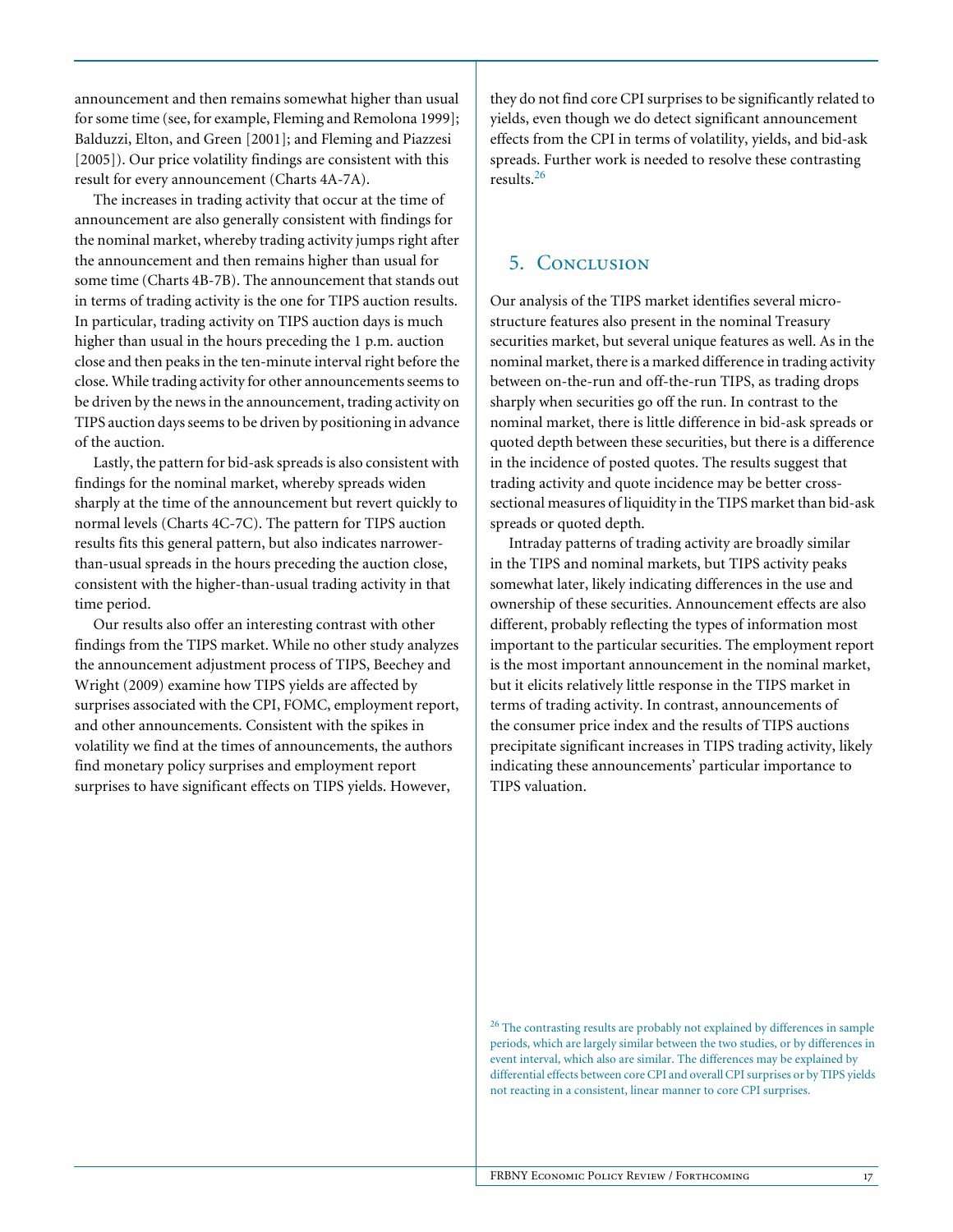## **REFERENCES**

- *Balduzzi, P., E. J. Elton, and T. C. Green*. 2001. "Economic News and Bond Prices: Evidence from the U.S. Treasury Market." Journal of Financial and Quantitative Analysis 36, no. 4 (December): 523-43.
- *Barclay, M., T. Hendershott, and K. Kotz*. 2006. "Automation versus Intermediation: Evidence from Treasuries Going Off the Run." Journal of Finance 61, no. 5 (October): 2395-414.
- *Beechey, M. J., and J. H. Wright*. 2009. "The High-Frequency Impact of News on Long-Term Yields and Forward Rates: Is It Real?" JOURNAL OF MONETARY ECONOMICS 56, no. 4 (May): 535-44.
- *Bollerslev, T., J. Cai, and F. M. Song*. 2000. "Intraday Periodicity, Long Memory Volatility, and Macroeconomic Announcement Effects in the U.S. Treasury Bond Market." Journal of Empirical Finance 7, no. 1 (May): 37-55.
- *Boni, L., and C. Leach*. 2004. "Expandable Limit Order Markets." Journal of Financial Markets 7, no. 2 (February): 145-85.
- *Brandt, M. W., and K. A. Kavajecz*. 2004. "Price Discovery in the U.S. Treasury Market: The Impact of Order Flow and Liquidity on the Yield Curve." Journal of Finance 59, no. 6 (December): 2623-54.
- *Buraschi, A., and A. Jiltsov*. 2005. "Inflation Risk Premia and the Expectations Hypothesis." Journal of Financial Economics 75, no. 2 (February): 429-90.
- *Campbell, J. Y., and R. J. Shiller*. 1997. "A Scorecard for Indexed Government Debt." In Ben Bernanke and Julio Rotermberg, eds., NBER Macroeconomics Annual, 155-97. Cambridge: MIT Press.
- *D'Amico, S., D. H. Kim, and M. Wei*. 2008. "Tips from TIPS: The Informational Content of Treasury Inflation-Protected Security Prices." Board of Governors of the Federal Reserve System, Finance and Economics Discussion Series, no. 2008-30, June.
- *Dudley, W. C., J. Roush, and M. S. Ezer*. 2009. "The Case for TIPS: An Examination of the Costs and Benefits." Federal Reserve Bank of New York Economic Policy Review 15, no. 1 (July): 1-17.
- *Dupont, D., and B. Sack*. 1999. "The Treasury Securities Market: Overview and Recent Developments." FEDERAL RESERVE Bulletin 85, no. 12 (December): 785-806.
- *Ederington, L. H., and J. H. Lee*. 1993. "How Markets Process Information: News Releases and Volatility." JOURNAL OF Finance 48, no. 4 (September): 1161-91.
- *Fabozzi, F. J., and M. J. Fleming*. 2005. "U.S. Treasury and Agency Securities." In Frank J. Fabozzi, ed., THE HANDBOOK OF FIXED-Income Securities, 7th ed. New York: McGraw-Hill.
- *Fleckenstein, M., F. A. Longstaff, and H. Lustig*. 2010. "Why Does the Treasury Issue TIPS? The TIPS-Treasury Bond Puzzle." NBER Working Paper no. 16358, September.
- *Fleming, M. J*. 1997. "The Round-the-Clock Market for U.S. Treasury Securities." Federal Reserve Bank of New York ECONOMIC POLICY Review 3, no. 2 (July): 9-32.
	- -. 2002. "Are Larger Issues More Liquid? Evidence from Bill Reopenings." JOURNAL OF MONEY, CREDIT, AND BANKING 34, no. 3, part 2 (August): 707-35.
	- ———. 2003. "Measuring Treasury Market Liquidity." Federal Reserve Bank of New York Economic Policy Review 9, no. 3 (September): 83-108.
	- . 2007. "Who Buys U.S. Treasury Securities at Auction?" Federal Reserve Bank of New York Current Issues in Economics and Finance 13, no. 1 (January).
- *Fleming, M. J., and B. Mizrach*. 2009. "The Microstructure of a U.S. Treasury ECN: The BrokerTec Platform." Federal Reserve Bank of New York Staff Reports, no. 381*,* July.
- *Fleming, M. J., and M. Piazzesi*. 2005. "Monetary Policy Tick-by-Tick." Unpublished paper, August.
- *Fleming, M. J., and E. M. Remolona*. 1997. "What Moves the Bond Market?" Federal Reserve Bank of New York Economic Policy Review 3, no. 4 (December): 31-50.
	- ———. 1999. "Price Formation and Liquidity in the U.S. Treasury Market: The Response to Public Information." Journal of Finance 54, no. 5 (October): 1901-15.
- *Goldreich, D., B. Hanke, and P. Nath*. 2005. "The Price of Future Liquidity: Time-Varying Liquidity in the U.S. Treasury Market." Review of Finance 9, no. 1 (January): 1-32.